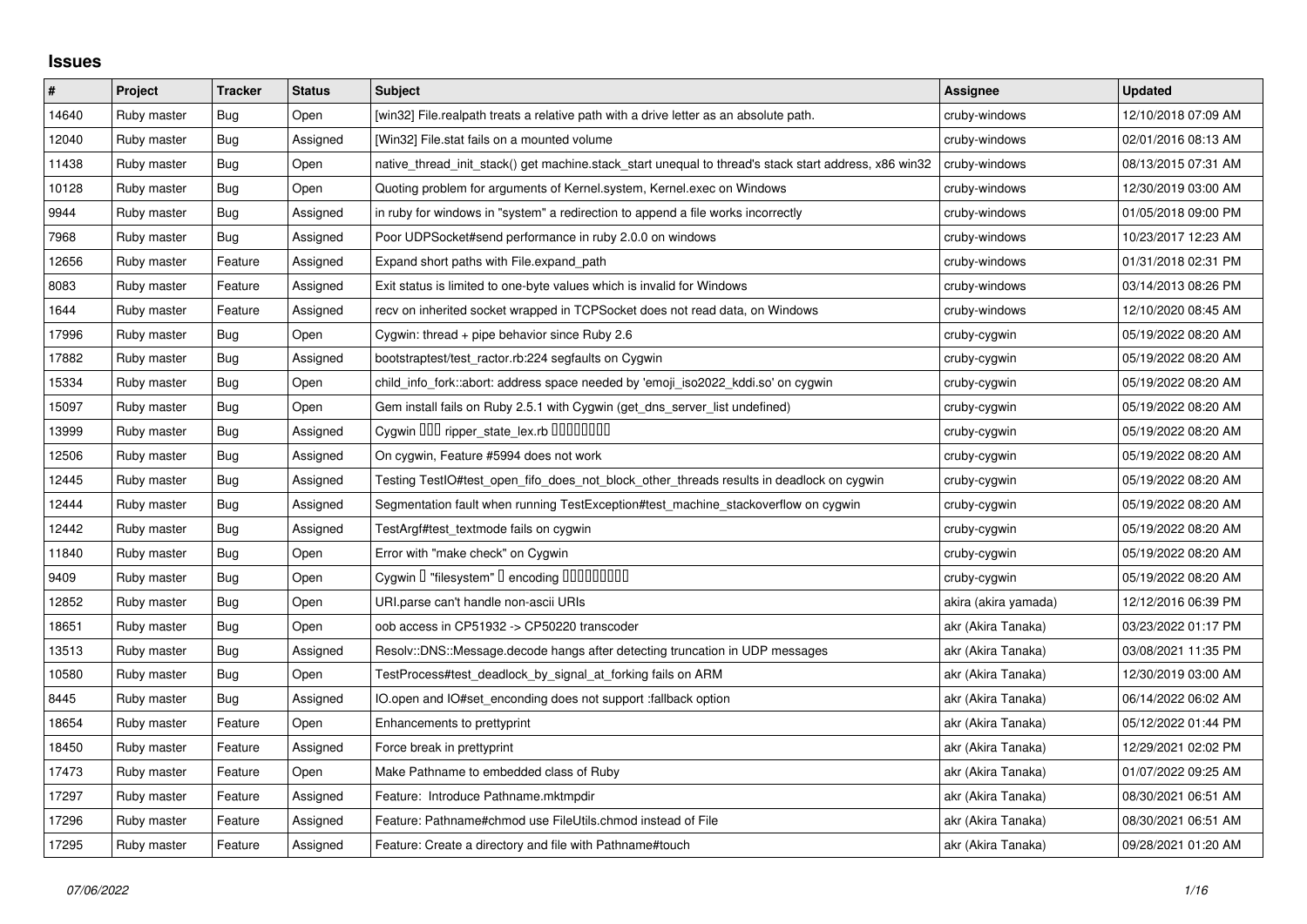| $\vert$ # | Project     | <b>Tracker</b> | <b>Status</b> | <b>Subject</b>                                                                                              | Assignee                            | <b>Updated</b>      |
|-----------|-------------|----------------|---------------|-------------------------------------------------------------------------------------------------------------|-------------------------------------|---------------------|
| 17294     | Ruby master | Feature        | Assigned      | Feature: Allow method chaining with Pathname#mkpath Pathname#rmtree                                         | akr (Akira Tanaka)                  | 08/30/2021 06:52 AM |
| 17173     | Ruby master | Feature        | Open          | open-uri I ciphers IIIIIII                                                                                  | akr (Akira Tanaka)                  | 09/25/2020 09:17 AM |
| 16985     | Ruby master | Feature        | Open          | Improve `pp` for `Hash` and `String`                                                                        | akr (Akira Tanaka)                  | 06/26/2020 09:51 AM |
| 16937     | Ruby master | Feature        | Assigned      | Add DNS over HTTP to Resolv                                                                                 | akr (Akira Tanaka)                  | 12/10/2020 09:15 AM |
| 14922     | Ruby master | Feature        | Assigned      | Resolv getaddresses ignores AAAA records for IPv6                                                           | akr (Akira Tanaka)                  | 11/13/2020 04:01 AM |
| 14066     | Ruby master | Feature        | Assigned      | Add CAA DNS RR on Resolv                                                                                    | akr (Akira Tanaka)                  | 11/10/2017 06:50 AM |
| 13385     | Ruby master | Feature        | Open          | [PATCH] Make Resolv::DNS::Name validation similar to host and dig commands                                  | akr (Akira Tanaka)                  | 06/16/2017 08:04 AM |
| 13047     | Ruby master | Feature        | Assigned      | Use String literal instead of `String#+` for multiline pretty-printing of multiline strings                 | akr (Akira Tanaka)                  | 02/22/2017 07:09 AM |
| 12497     | Ruby master | Feature        | Assigned      | GMP version of divmod may be slower                                                                         | akr (Akira Tanaka)                  | 08/10/2016 03:11 AM |
| 11322     | Ruby master | Feature        | Assigned      | OpenUri: RuntimeError: HTTP redirection loop                                                                | akr (Akira Tanaka)                  | 11/13/2020 03:52 AM |
| 11312     | Ruby master | Feature        | Open          | Add Resolv::DNS::Resource::IN::SPF                                                                          | akr (Akira Tanaka)                  | 07/01/2015 03:26 AM |
| 10637     | Ruby master | Feature        | Assigned      | Puppet orchestration on vagrant fails with Error: Non-HTTP proxy URI                                        | akr (Akira Tanaka)                  | 09/23/2020 10:23 PM |
| 10459     | Ruby master | Feature        | Assigned      | [PATCH] rfc3339 method for Time                                                                             | akr (Akira Tanaka)                  | 05/21/2015 08:14 AM |
| 10129     | Ruby master | Feature        | Assigned      | More descriptive error message for failed net/http requests                                                 | akr (Akira Tanaka)                  | 01/05/2018 09:01 PM |
| 7412      | Ruby master | Feature        | Assigned      | Pathname#relative_path_from does not support mixed directory separators on windows                          | akr (Akira Tanaka)                  | 01/05/2018 09:00 PM |
| 7362      | Ruby master | Feature        | Assigned      | Adding Pathname#start_with?                                                                                 | akr (Akira Tanaka)                  | 12/25/2017 06:15 PM |
| 3608      | Ruby master | Feature        | Assigned      | Enhancing Pathname#each_child to be lazy                                                                    | akr (Akira Tanaka)                  | 12/25/2017 06:14 PM |
| 17569     | Ruby master | Misc           | Open          | 'uri' lib maintainership                                                                                    | akr (Akira Tanaka)                  | 01/23/2021 10:42 AM |
| 17154     | Ruby master | Misc           | Open          | Update Pathname Documentation to Clarify Expected Behavior                                                  | akr (Akira Tanaka)                  | 09/05/2020 01:18 PM |
| 18459     | Ruby master | Feature        | Assigned      | IRB autocomplete dropdown colour options                                                                    | aycabta (aycabta.)                  | 01/05/2022 02:15 AM |
| 15371     | Ruby master | Feature        | Assigned      | IRB with ARGV                                                                                               | aycabta (aycabta.)                  | 02/14/2020 11:35 AM |
| 13604     | Ruby master | Feature        | Assigned      | Exposing alternative interface of readline                                                                  | aycabta (aycabta.)                  | 01/20/2020 05:34 AM |
| 14917     | Ruby master | Misc           | Assigned      | Add RDoc documents to tar ball                                                                              | aycabta (aycabta.)                  | 07/21/2018 09:29 AM |
| 9507      | Ruby master | Bug            | Open          | Ruby 2.1.0 is broken on ARMv5: tried to create Proc object without a block                                  | charliesome (Charlie<br>Somerville) | 01/05/2018 09:00 PM |
| 18601     | Ruby master | <b>Bug</b>     | Open          | Invalid byte sequences in Big5 encodings                                                                    | duerst (Martin Dürst)               | 02/23/2022 07:59 AM |
| 18337     | Ruby master | <b>Bug</b>     | Assigned      | Ruby allows zero-width characters in identifiers                                                            | duerst (Martin Dürst)               | 11/24/2021 09:13 AM |
| 17400     | Ruby master | <b>Bug</b>     | Open          | Incorrect character downcase for Greek Sigma                                                                | duerst (Martin Dürst)               | 12/17/2020 06:56 AM |
| 16842     | Ruby master | <b>Bug</b>     | Assigned      | inspect` prints the UTF-8 character U+0085 (NEXT LINE) verbatim even though it is not printable             | duerst (Martin Dürst)               | 02/26/2021 05:43 AM |
| 13671     | Ruby master | <b>Bug</b>     | Assigned      | Regexp with lookbehind and case-insensitivity raises RegexpError only on strings with certain<br>characters | duerst (Martin Dürst)               | 11/30/2021 04:42 AM |
| 7742      | Ruby master | Bug            | Open          | System encoding (Windows-1258) is not recognized by Ruby to convert back to UTF-8                           | duerst (Martin Dürst)               | 12/25/2017 06:15 PM |
| 6351      | Ruby master | <b>Bug</b>     | Assigned      | transcode table generator does not support multi characters of Unicode                                      | duerst (Martin Dürst)               | 12/25/2017 06:15 PM |
| 18639     | Ruby master | Feature        | Open          | Update Unicode data to Unicode Version 15.0.0                                                               | duerst (Martin Dürst)               | 03/22/2022 07:38 PM |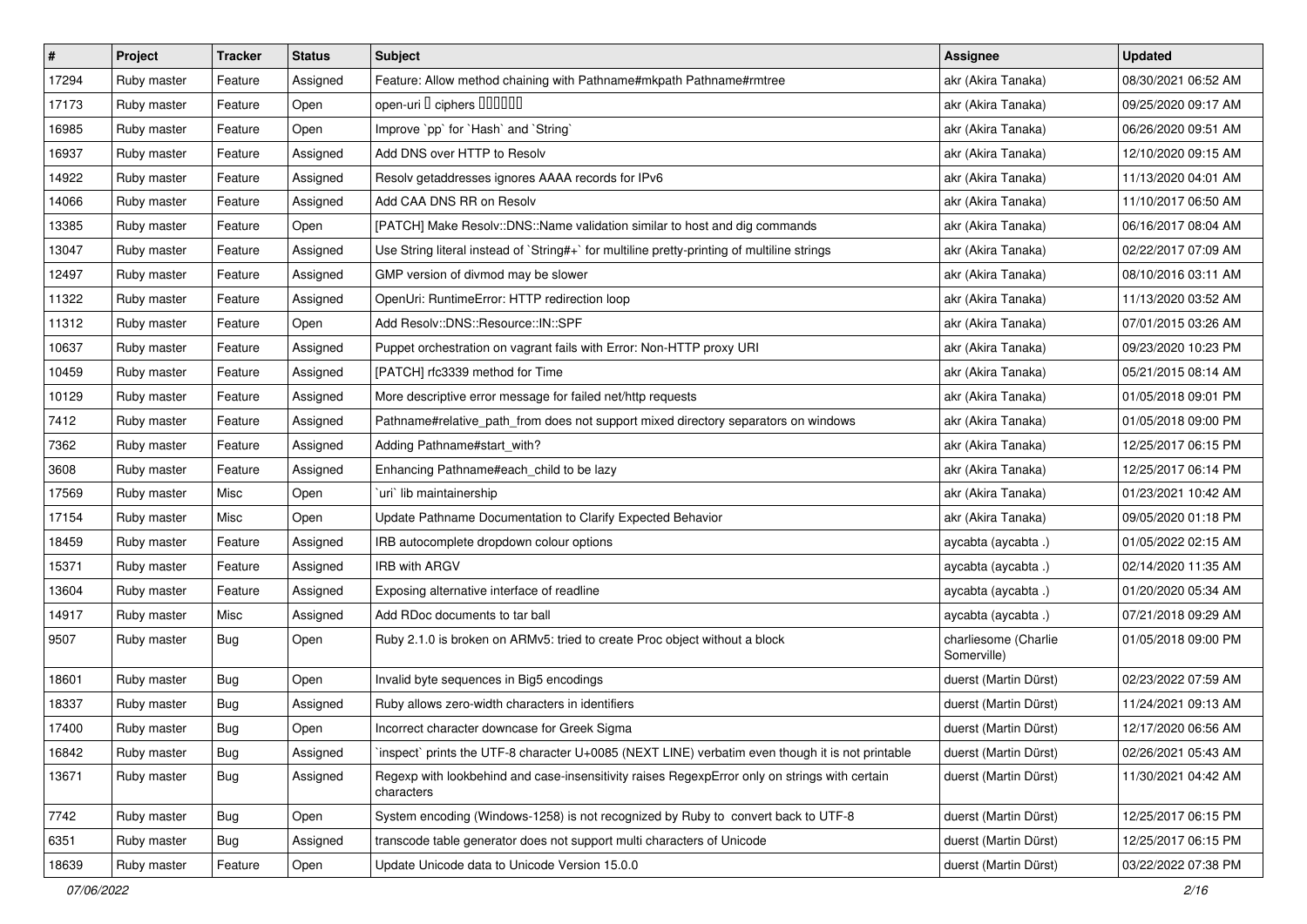| #     | Project     | <b>Tracker</b> | <b>Status</b> | <b>Subject</b>                                                                                                                                                      | Assignee                          | <b>Updated</b>      |
|-------|-------------|----------------|---------------|---------------------------------------------------------------------------------------------------------------------------------------------------------------------|-----------------------------------|---------------------|
| 17525 | Ruby master | Feature        | Open          | Implement Happy Eyeballs Version 2 (RFC8305) in Socket.tcp                                                                                                          | Glass_saga (Masaki<br>Matsushita) | 06/16/2022 01:08 AM |
| 16476 | Ruby master | Feature        | Open          | Socket.getaddrinfo cannot be interrupted by Timeout.timeout                                                                                                         | Glass_saga (Masaki<br>Matsushita) | 06/16/2022 01:08 AM |
| 15628 | Ruby master | Feature        | Assigned      | init inetsock internal should fallback to IPv4 if IPv6 is unreachable                                                                                               | Glass_saga (Masaki<br>Matsushita) | 09/25/2020 05:42 AM |
| 13696 | Ruby master | Feature        | Open          | Add exchange and noreplace options to File.rename                                                                                                                   | Glass_saga (Masaki<br>Matsushita) | 12/01/2017 04:34 PM |
| 7148  | Ruby master | Feature        | Assigned      | Improved Tempfile w/o DelegateClass                                                                                                                                 | Glass_saga (Masaki<br>Matsushita) | 03/27/2019 09:51 AM |
| 2631  | Ruby master | Feature        | Assigned      | Allow IO#reopen to take a block                                                                                                                                     | Glass_saga (Masaki<br>Matsushita) | 05/24/2018 01:22 PM |
| 15408 | Ruby master | Feature        | Open          | Deprecate object_id and _id2ref                                                                                                                                     | headius (Charles Nutter)          | 03/19/2019 04:02 PM |
| 18790 | Ruby master | Bug            | Assigned      | cannot load such file -- digest (LoadError)                                                                                                                         | hsbt (Hiroshi SHIBATA)            | 06/06/2022 12:41 AM |
| 18666 | Ruby master | Bug            | Open          | No rule to make target 'yaml/yaml.h', needed by 'api.o'                                                                                                             | hsbt (Hiroshi SHIBATA)            | 03/29/2022 11:17 AM |
| 18614 | Ruby master | Bug            | Open          | Error (busy loop) in<br>TestGemCommandsSetupCommand#test_destdir_flag_does_not_try_to_write_to_the_default_gem_<br>home                                             | hsbt (Hiroshi SHIBATA)            | 03/17/2022 01:03 AM |
| 18567 | Ruby master | Bug            | Open          | Depending on default gems in stdlib gems when not needed considered harmful                                                                                         | hsbt (Hiroshi SHIBATA)            | 04/21/2022 04:45 PM |
| 18381 | Ruby master | Bug            | Assigned      | Default vs Bundled gems                                                                                                                                             | hsbt (Hiroshi SHIBATA)            | 12/15/2021 11:09 AM |
| 18355 | Ruby master | Bug            | Assigned      | require("pathname") within rack application chnages behaviors of Pathname methods, such as<br>absolute?(), when there are two versions of 'pathname' gem installed. | hsbt (Hiroshi SHIBATA)            | 11/30/2021 08:01 AM |
| 18169 | Ruby master | Bug            | Assigned      | Local copies of gemified libraries are being released out of sync with their gems                                                                                   | hsbt (Hiroshi SHIBATA)            | 02/25/2022 05:40 PM |
| 16951 | Ruby master | Bug            | Assigned      | Consistently referer dependencies                                                                                                                                   | hsbt (Hiroshi SHIBATA)            | 06/17/2021 06:15 AM |
| 15550 | Ruby master | Bug            | Assigned      | Windows - gem bin files - can't run from bash shell                                                                                                                 | hsbt (Hiroshi SHIBATA)            | 03/20/2019 01:05 AM |
| 14679 | Ruby master | Bug            | Assigned      | StdLib gems should properly specify their dependencies                                                                                                              | hsbt (Hiroshi SHIBATA)            | 04/11/2018 01:14 PM |
| 10919 | Ruby master | Bug            | Assigned      | [gem install] installs multipe platforms                                                                                                                            | hsbt (Hiroshi SHIBATA)            | 07/30/2019 07:44 AM |
| 9366  | Ruby master | Bug            | Assigned      | "make-j32 check TESTS=-j32" occasionally fails on rubygems/specification                                                                                            | hsbt (Hiroshi SHIBATA)            | 07/26/2018 02:13 AM |
| 18571 | Ruby master | Feature        | Assigned      | Removed the bundled sources from release package after Ruby 3.2                                                                                                     | hsbt (Hiroshi SHIBATA)            | 03/28/2022 06:23 AM |
| 16963 | Ruby master | Feature        | Assigned      | Remove English.rb from Ruby 2.8/3.0                                                                                                                                 | hsbt (Hiroshi SHIBATA)            | 06/19/2020 09:48 AM |
| 16012 | Ruby master | Feature        | Assigned      | Add a (small) test-install suite?                                                                                                                                   | hsbt (Hiroshi SHIBATA)            | 07/30/2019 08:13 AM |
| 14737 | Ruby master | Feature        | Assigned      | Split default gems into separate directory structure                                                                                                                | hsbt (Hiroshi SHIBATA)            | 09/02/2020 06:00 PM |
| 13534 | Ruby master | Feature        | Assigned      | Checking installation results of default gems                                                                                                                       | hsbt (Hiroshi SHIBATA)            | 07/26/2018 02:16 AM |
| 13508 | Ruby master | Feature        | Assigned      | How remove/refactor code related mathn library.                                                                                                                     | hsbt (Hiroshi SHIBATA)            | 12/25/2017 06:15 PM |
| 12639 | Ruby master | Feature        | Assigned      | Speed up require in RubyGems by 5x                                                                                                                                  | hsbt (Hiroshi SHIBATA)            | 07/26/2018 02:12 AM |
| 6590  | Ruby master | Feature        | Assigned      | Dealing with bigdecimal, etc gems in JRuby                                                                                                                          | hsbt (Hiroshi SHIBATA)            | 05/15/2019 08:33 PM |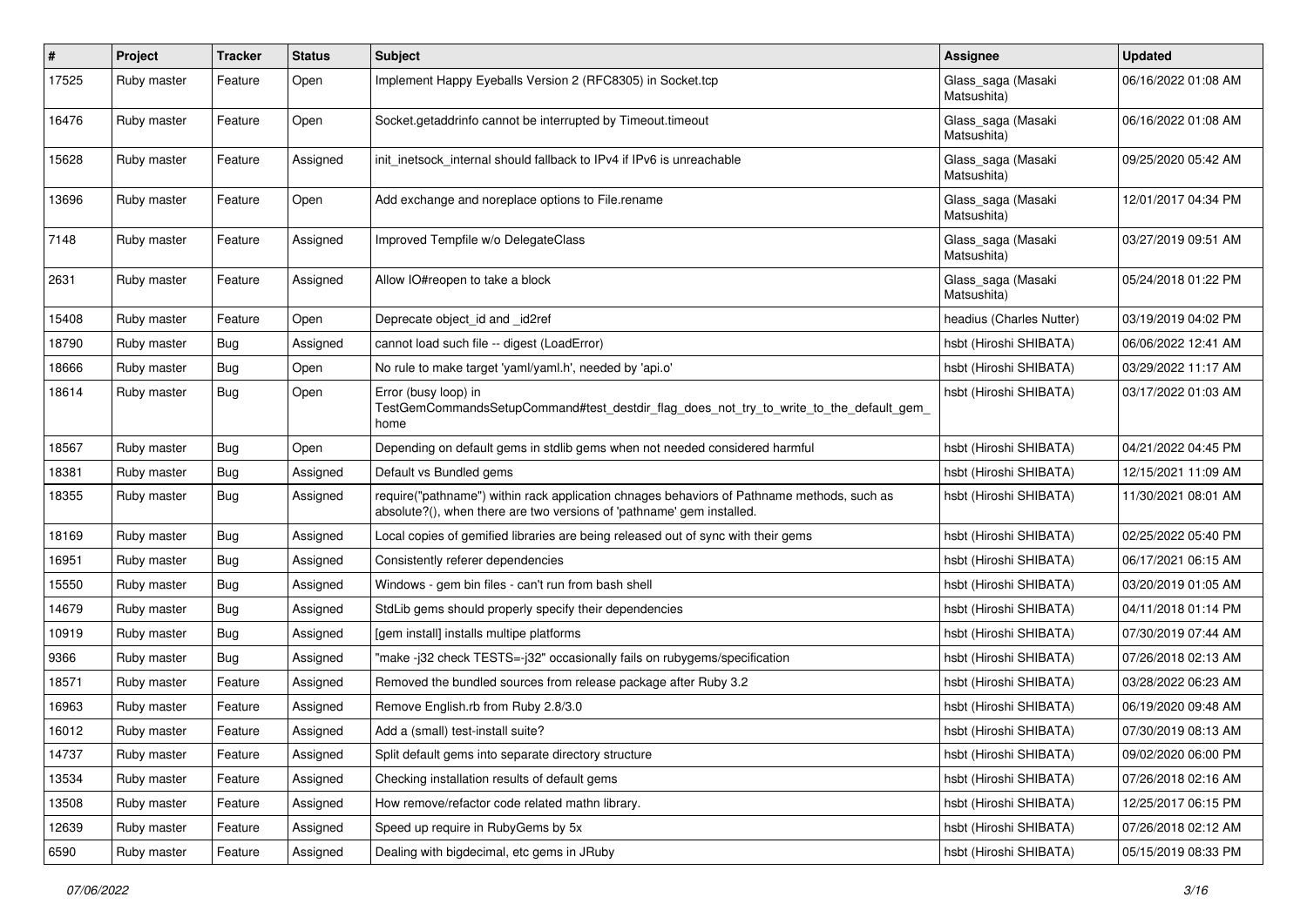| $\sharp$ | Project     | Tracker    | <b>Status</b> | <b>Subject</b>                                                                     | <b>Assignee</b>             | <b>Updated</b>      |
|----------|-------------|------------|---------------|------------------------------------------------------------------------------------|-----------------------------|---------------------|
| 5617     | Ruby master | Feature    | Assigned      | Allow install RubyGems into dediceted directory                                    | hsbt (Hiroshi SHIBATA)      | 05/16/2018 09:15 AM |
| 18068    | Ruby master | Misc       | Open          | Silence LoadError only if it is for rubygems itself                                | hsbt (Hiroshi SHIBATA)      | 08/08/2021 02:21 PM |
| 15487    | Ruby master | Misc       | Assigned      | Clarify default gems maintanance policy                                            | hsbt (Hiroshi SHIBATA)      | 12/30/2018 08:42 PM |
| 18818    | Ruby master | <b>Bug</b> | Open          | SEGV (Fiber scheduler?)                                                            | ioquatix (Samuel Williams)  | 06/06/2022 06:31 PM |
| 18810    | Ruby master | <b>Bug</b> | Open          | Make `Kernel#p` interruptable.                                                     | ioquatix (Samuel Williams)  | 05/30/2022 12:44 AM |
| 18036    | Ruby master | <b>Bug</b> | Open          | Pthread fibers become invalid on fork - different from normal fibers.              | ioquatix (Samuel Williams)  | 08/19/2021 07:05 AM |
| 17664    | Ruby master | <b>Bug</b> | Assigned      | Behavior of sockets changed in Ruby 3.0 to non-blocking                            | ioquatix (Samuel Williams)  | 07/12/2021 10:28 AM |
| 595      | Ruby master | <b>Bug</b> | Assigned      | Fiber ignores ensure clause                                                        | ioquatix (Samuel Williams)  | 12/29/2019 10:37 AM |
| 18227    | Ruby master | Feature    | Open          | Static class initialization.                                                       | ioquatix (Samuel Williams)  | 09/29/2021 09:21 PM |
| 13383    | Ruby master | Feature    | Open          | [PATCH] Module#source_location                                                     | ioquatix (Samuel Williams)  | 01/09/2020 05:16 AM |
| 18002    | Ruby master | <b>Bug</b> | Open          | s390x: Tests failing without LC_ALL env                                            | jaruga (Jun Aruga)          | 07/12/2021 04:30 PM |
| 16492    | Ruby master | <b>Bug</b> | Open          | TestBugReporter#test_bug_reporter_add test failures                                | jaruga (Jun Aruga)          | 08/24/2021 01:12 PM |
| 17720    | Ruby master | Misc       | Assigned      | Cirrus CI to check non-x86_64 architecture cases by own machines                   | jaruga (Jun Aruga)          | 09/26/2021 10:24 AM |
| 16188    | Ruby master | Misc       | Open          | What are the performance implications of the new keyword arguments in 2.7 and 3.0? | jeremyevans0 (Jeremy Evans) | 11/27/2019 04:45 PM |
| 18808    | Ruby master | <b>Bug</b> | Assigned      | Cannot compile ruby 3.1.2 on powerpc64le-linux without disabling the jit features  | k0kubun (Takashi Kokubun)   | 06/20/2022 10:40 AM |
| 18277    | Ruby master | <b>Bug</b> | Open          | buffer error (Zlib::BufError) in Zlib::Deflate#deflate when using MJIT             | k0kubun (Takashi Kokubun)   | 01/05/2022 03:04 PM |
| 18142    | Ruby master | Bug        | Assigned      | Segmentation fault with Ruby 3.0.2                                                 | k0kubun (Takashi Kokubun)   | 09/02/2021 07:43 AM |
| 18058    | Ruby master | Bug        | Open          | 3.1.0-dev with MJIT enabled Zlib::BufError during `gem install`                    | k0kubun (Takashi Kokubun)   | 08/02/2021 08:31 PM |
| 17995    | Ruby master | <b>Bug</b> | Open          | Slow down when mjit and Ractor are being used at same time                         | k0kubun (Takashi Kokubun)   | 06/11/2022 04:02 AM |
| 16694    | Ruby master | <b>Bug</b> | Assigned      | JIT vs hardened GCC with PCH                                                       | k0kubun (Takashi Kokubun)   | 02/02/2021 07:38 AM |
| 16185    | Ruby master | <b>Bug</b> | Open          | basictest failure on AIX 6.1 for 64bit build                                       | kanemoto (Yutaka Kanemoto)  | 10/15/2019 12:05 AM |
| 18761    | Ruby master | Misc       | Open          | provide an example wasm project                                                    | katei (Yuta Saito)          | 05/23/2022 11:01 AM |
| 11531    | Ruby master | Bug        | Assigned      | IPAddr#== implements wrong logic                                                   | knu (Akinori MUSHA)         | 12/29/2019 12:50 PM |
| 17210    | Ruby master | Feature    | Open          | More readable and useful `Set#inspect`                                             | knu (Akinori MUSHA)         | 05/19/2021 10:12 PM |
| 16989    | Ruby master | Feature    | Open          | Sets: need $\Psi$                                                                  | knu (Akinori MUSHA)         | 02/18/2022 02:57 AM |
| 15281    | Ruby master | Feature    | Assigned      | Speed up Set#intersect with size check.                                            | knu (Akinori MUSHA)         | 08/11/2020 02:43 AM |
| 15240    | Ruby master | Feature    | Open          | Set operations check for is_a?(Set), rather than allowing duck typing              | knu (Akinori MUSHA)         | 08/27/2019 08:12 PM |
| 13610    | Ruby master | Feature    | Assigned      | IPAddr doesn't provide helpful methods to get the subnet or IP address             | knu (Akinori MUSHA)         | 10/20/2017 01:13 AM |
| 11710    | Ruby master | Feature    | Open          | [PATCH] Replace Set#merge with Set#merge! and make Set#merge non-mutating.         | knu (Akinori MUSHA)         | 11/18/2015 07:28 PM |
| 11527    | Ruby master | Feature    | Assigned      | IPAddr#mask_addr isn't a method                                                    | knu (Akinori MUSHA)         | 11/07/2018 04:12 PM |
| 8047     | Ruby master | Feature    | Assigned      | IPAddr makes host address with netmask                                             | knu (Akinori MUSHA)         | 01/05/2018 09:00 PM |
| 3953     | Ruby master | Feature    | Assigned      | TCPSocket / UDPSocket do not accept IPAddr objects.                                | knu (Akinori MUSHA)         | 12/25/2017 06:14 PM |
| 18886    | Ruby master | <b>Bug</b> | Open          | Struct aref and aset don't trigger any tracepoints.                                | ko1 (Koichi Sasada)         | 06/29/2022 06:05 AM |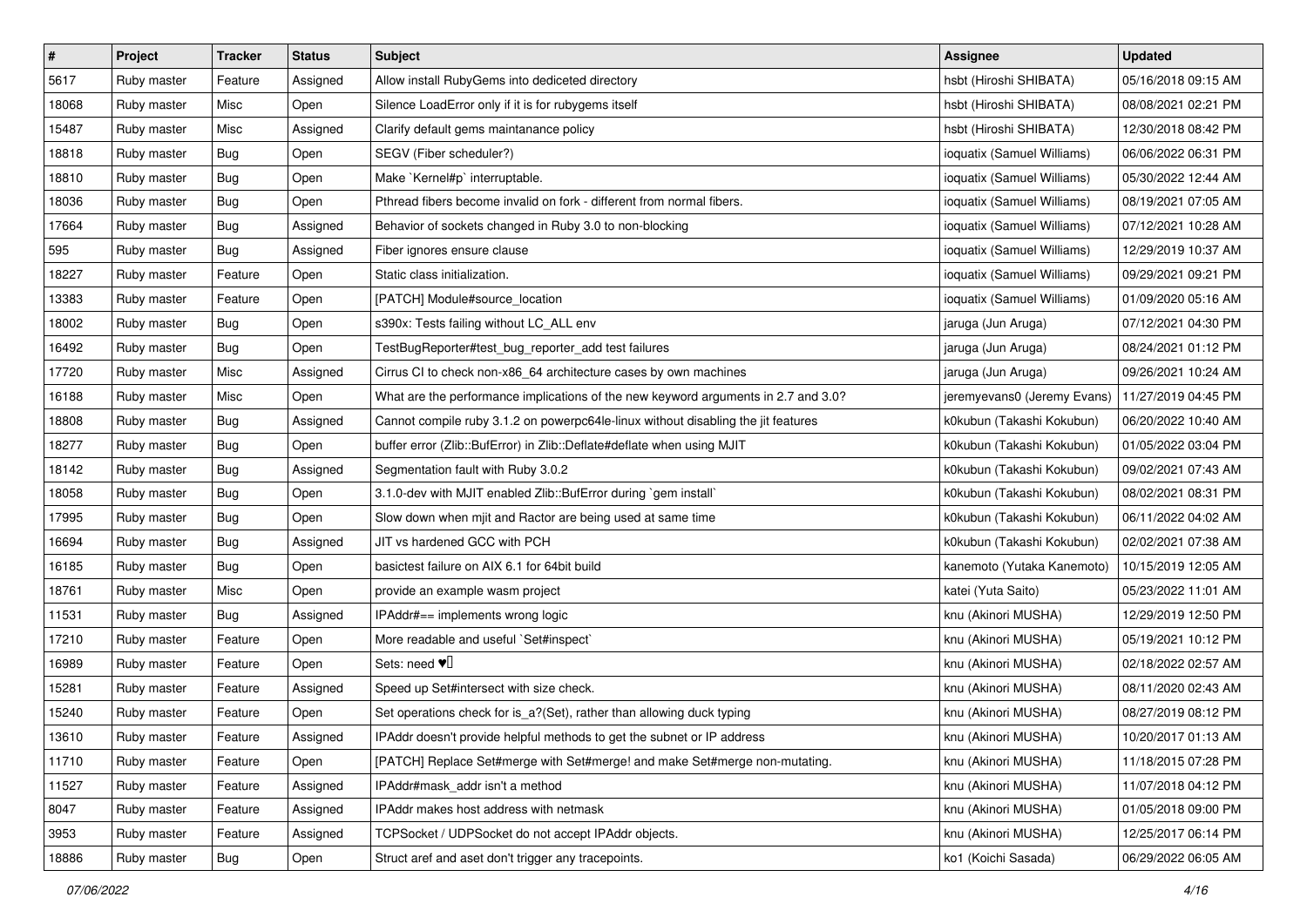| $\sharp$ | Project     | <b>Tracker</b> | <b>Status</b> | <b>Subject</b>                                                                                                                    | <b>Assignee</b>     | <b>Updated</b>      |
|----------|-------------|----------------|---------------|-----------------------------------------------------------------------------------------------------------------------------------|---------------------|---------------------|
| 18572    | Ruby master | <b>Bug</b>     | Assigned      | Performance regression when invoking refined methods                                                                              | ko1 (Koichi Sasada) | 02/10/2022 12:48 AM |
| 18553    | Ruby master | Bug            | Open          | Memory leak on compiling method call with kwargs                                                                                  | ko1 (Koichi Sasada) | 03/23/2022 09:34 PM |
| 18464    | Ruby master | Bug            | Assigned      | RUBY_INTERNAL_EVENT_NEWOBJ tracepoint causes an interpreter crash when combined with<br>Ractors                                   | ko1 (Koichi Sasada) | 06/08/2022 08:25 AM |
| 18258    | Ruby master | Bug            | Open          | Ractor shareable? can be slow and mutates internal object flags.                                                                  | ko1 (Koichi Sasada) | 10/21/2021 08:58 AM |
| 18119    | Ruby master | Bug            | Open          | Ractor crashes when instantiating classes                                                                                         | ko1 (Koichi Sasada) | 09/14/2021 01:42 AM |
| 18024    | Ruby master | <b>Bug</b>     | Assigned      | Ractor crashes when connections are closed in multiple Ractors                                                                    | ko1 (Koichi Sasada) | 12/14/2021 04:41 PM |
| 17998    | Ruby master | Bug            | Assigned      | ractor: process hanging (with ractors initialized, but not being used)                                                            | ko1 (Koichi Sasada) | 12/02/2021 08:17 PM |
| 17826    | Ruby master | Bug            | Assigned      | Ractor#take hangs if used in multiple Threads                                                                                     | ko1 (Koichi Sasada) | 12/15/2021 01:30 PM |
| 17679    | Ruby master | Bug            | Assigned      | Ractor incoming channel can consume unlimited resources                                                                           | ko1 (Koichi Sasada) | 06/30/2022 10:49 AM |
| 17678    | Ruby master | Bug            | Assigned      | Ractors do not restart after fork                                                                                                 | ko1 (Koichi Sasada) | 03/09/2021 12:42 AM |
| 17677    | Ruby master | <b>Bug</b>     | Assigned      | Ractor crashes fork when blocking                                                                                                 | ko1 (Koichi Sasada) | 03/09/2021 12:42 AM |
| 17676    | Ruby master | Bug            | Assigned      | Accessing ENV from Ractor raises IsolationError                                                                                   | ko1 (Koichi Sasada) | 03/09/2021 02:37 AM |
| 17667    | Ruby master | <b>Bug</b>     | Open          | Module#name needs synchronization                                                                                                 | ko1 (Koichi Sasada) | 03/02/2021 07:31 AM |
| 17624    | Ruby master | Bug            | Open          | Ractor.receive is not thread-safe                                                                                                 | ko1 (Koichi Sasada) | 09/14/2021 01:40 AM |
| 17617    | Ruby master | Bug            | Open          | When a Ractor's incoming port is closed, Ractor.receive_if does not raise Ractor::ClosedError, but<br>instead blocks indefinitely | ko1 (Koichi Sasada) | 09/14/2021 01:40 AM |
| 17543    | Ruby master | Bug            | Open          | Ractor isolation broken by `self` in shareable proc                                                                               | ko1 (Koichi Sasada) | 01/29/2021 03:06 PM |
| 17531    | Ruby master | Bug            | Open          | `did_you_mean` not Ractor friendly                                                                                                | ko1 (Koichi Sasada) | 01/29/2021 08:48 AM |
| 17516    | Ruby master | <b>Bug</b>     | Assigned      | forking in a ractor causes Ruby to crash                                                                                          | ko1 (Koichi Sasada) | 11/30/2021 05:26 AM |
| 17513    | Ruby master | Bug            | Open          | Methods of shareable objects and UnboundMethods should be shareable                                                               | ko1 (Koichi Sasada) | 01/06/2021 08:53 PM |
| 17420    | Ruby master | <b>Bug</b>     | Open          | Unsafe mutation of \$" when doing non-RubyGems require in Ractor                                                                  | ko1 (Koichi Sasada) | 01/07/2021 01:23 PM |
| 17359    | Ruby master | Bug            | Open          | Ractor copy mode is not Ractor-safe                                                                                               | ko1 (Koichi Sasada) | 12/02/2020 05:42 PM |
| 17196    | Ruby master | Bug            | Assigned      | Segmentation Fault with Socket#close in Ractors                                                                                   | ko1 (Koichi Sasada) | 03/20/2022 01:52 PM |
| 16819    | Ruby master | <b>Bug</b>     | Assigned      | Line reporting off by one when reporting line of a hash?                                                                          | ko1 (Koichi Sasada) | 06/16/2020 05:57 PM |
| 16776    | Ruby master | Bug            | Assigned      | Regression in coverage library                                                                                                    | ko1 (Koichi Sasada) | 11/24/2021 07:26 AM |
| 15499    | Ruby master | Bug            | Assigned      | Breaking behavior on ruby 2.6: rb_thread_call_without_gvl doesn't invoke unblock_function when<br>used on the main thread         | ko1 (Koichi Sasada) | 01/05/2021 02:24 AM |
| 15315    | Ruby master | Bug            | Open          | ec_switch can still lose interrupts                                                                                               | ko1 (Koichi Sasada) | 11/20/2018 09:32 AM |
| 15263    | Ruby master | Bug            | Open          | [PATCH] vm_trace.c (postponed_job_register): only hit main thread                                                                 | ko1 (Koichi Sasada) | 10/27/2018 11:35 PM |
| 14727    | Ruby master | Bug            | Assigned      | TestQueue#test_queue_with_trap always timeout on Windows10                                                                        | ko1 (Koichi Sasada) | 05/01/2018 02:59 AM |
| 14607    | Ruby master | Bug            | Assigned      | Fix use of the rb_profile_frames start parameter                                                                                  | ko1 (Koichi Sasada) | 06/09/2022 06:12 AM |
| 14090    | Ruby master | Bug            | Assigned      | TestGc#test_interrupt_in_finalizer` fails very rarely                                                                             | ko1 (Koichi Sasada) | 12/02/2021 07:24 PM |
| 11808    | Ruby master | <b>Bug</b>     | Open          | Different behavior between Enumerable#grep and Array#grep                                                                         | ko1 (Koichi Sasada) | 10/26/2020 04:36 AM |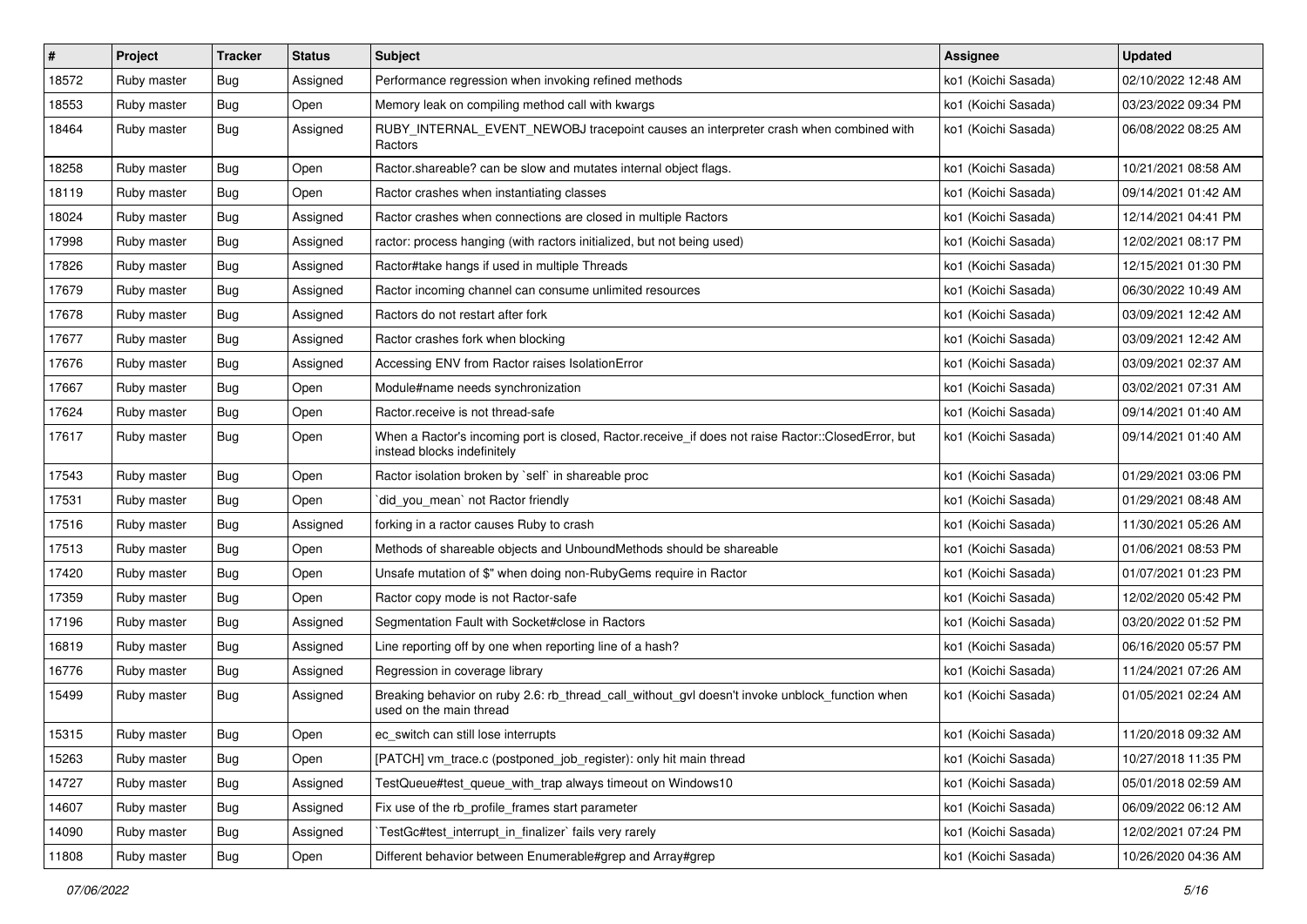| $\sharp$ | Project     | <b>Tracker</b> | <b>Status</b> | <b>Subject</b>                                                                  | Assignee            | <b>Updated</b>      |
|----------|-------------|----------------|---------------|---------------------------------------------------------------------------------|---------------------|---------------------|
| 11174    | Ruby master | <b>Bug</b>     | Open          | threads memory leak                                                             | ko1 (Koichi Sasada) | 06/17/2019 03:17 PM |
| 10009    | Ruby master | <b>Bug</b>     | Open          | IO operation is 10x slower in multi-thread environment                          | ko1 (Koichi Sasada) | 05/21/2015 07:19 AM |
| 8444     | Ruby master | <b>Bug</b>     | Open          | Regexp vars \$~ and friends are not thread local                                | ko1 (Koichi Sasada) | 07/30/2019 07:38 AM |
| 7976     | Ruby master | <b>Bug</b>     | Assigned      | TracePoint call is at call point, not call site                                 | ko1 (Koichi Sasada) | 01/05/2018 09:00 PM |
| 4040     | Ruby master | Bug            | Assigned      | SystemStackError with Hash[*a] for Large _a_                                    | ko1 (Koichi Sasada) | 12/25/2017 06:14 PM |
| 18275    | Ruby master | Feature        | Open          | Add an option to define_method to not capture the surrounding environment       | ko1 (Koichi Sasada) | 12/03/2021 02:34 PM |
| 17884    | Ruby master | Feature        | Open          | locindex for profiling tools                                                    | ko1 (Koichi Sasada) | 05/24/2021 04:17 PM |
| 17593    | Ruby master | Feature        | Assigned      | load_iseq_eval should override the ISeq path                                    | ko1 (Koichi Sasada) | 02/16/2021 08:27 AM |
| 17414    | Ruby master | Feature        | Open          | Ractor should allow access to shareable attributes for Modules/Classes          | ko1 (Koichi Sasada) | 12/21/2020 03:56 PM |
| 17404    | Ruby master | Feature        | Open          | Ractor `move:` API to allow shareability check                                  | ko1 (Koichi Sasada) | 12/18/2020 09:17 PM |
| 17393    | Ruby master | Feature        | Open          | `Ractor::Moved#inspect`                                                         | ko1 (Koichi Sasada) | 12/21/2020 05:47 PM |
| 17363    | Ruby master | Feature        | Assigned      | Timeouts                                                                        | ko1 (Koichi Sasada) | 05/14/2022 09:06 AM |
| 16027    | Ruby master | Feature        | Assigned      | Update Ruby's dtrace / USDT API to match what is exposed via the TracePoint API | ko1 (Koichi Sasada) | 08/03/2019 02:41 AM |
| 15939    | Ruby master | Feature        | Assigned      | Dump symbols reference to their fstr in ObjectSpace.dump()                      | ko1 (Koichi Sasada) | 08/08/2019 09:38 PM |
| 15878    | Ruby master | Feature        | Assigned      | Make exit faster by not running GC                                              | ko1 (Koichi Sasada) | 07/29/2019 07:48 AM |
| 15854    | Ruby master | Feature        | Open          | Tracing instance variable assignment                                            | ko1 (Koichi Sasada) | 07/29/2019 07:13 AM |
| 15778    | Ruby master | Feature        | Open          | Expose an API to pry-open the stack frames in Ruby                              | ko1 (Koichi Sasada) | 08/29/2019 06:24 AM |
| 14859    | Ruby master | Feature        | Open          | [PATCH] implement Timeout in VM                                                 | ko1 (Koichi Sasada) | 07/22/2018 07:42 AM |
| 14813    | Ruby master | Feature        | Open          | [PATCH] gc.c: make gc_enter+gc_exit pairs dtrace probes, too                    | ko1 (Koichi Sasada) | 12/17/2018 07:42 AM |
| 14492    | Ruby master | Feature        | Open          | iseq loading + caching should be in core                                        | ko1 (Koichi Sasada) | 12/10/2020 08:53 AM |
| 14394    | Ruby master | Feature        | Open          | Class.descendants                                                               | ko1 (Koichi Sasada) | 01/20/2022 10:46 PM |
| 13821    | Ruby master | Feature        | Assigned      | Allow fibers to be resumed across threads                                       | ko1 (Koichi Sasada) | 02/15/2019 10:09 AM |
| 13512    | Ruby master | Feature        | Open          | <b>System Threads</b>                                                           | ko1 (Koichi Sasada) | 07/14/2017 07:08 AM |
| 13388    | Ruby master | Feature        | Assigned      | gc.c: Add GC.get_parameters and .set_parameters                                 | ko1 (Koichi Sasada) | 03/30/2017 10:52 AM |
| 13252    | Ruby master | Feature        | Assigned      | C API for creating strings without copying                                      | ko1 (Koichi Sasada) | 04/17/2017 07:22 AM |
| 12020    | Ruby master | Feature        | Assigned      | Documenting Ruby memory model                                                   | ko1 (Koichi Sasada) | 12/23/2021 11:40 PM |
| 10932    | Ruby master | Feature        | Open          | Enabling allocation tracing as early as possible                                | ko1 (Koichi Sasada) | 06/13/2015 07:54 AM |
| 10423    | Ruby master | Feature        | Open          | [PATCH] opt_str_lit*: avoid literal string allocations                          | ko1 (Koichi Sasada) | 01/05/2018 09:01 PM |
| 10238    | Ruby master | Feature        | Open          | todo: remove dependency on malloc usable size                                   | ko1 (Koichi Sasada) | 12/10/2020 09:20 AM |
| 9755     | Ruby master | Feature        | Assigned      | Thread::Backtrace::Location#defined_class                                       | ko1 (Koichi Sasada) | 04/18/2014 09:22 AM |
| 8960     | Ruby master | Feature        | Assigned      | Add Exception#backtrace_locations                                               | ko1 (Koichi Sasada) | 11/25/2016 02:15 PM |
| 8576     | Ruby master | Feature        | Assigned      | Add optimized method type for constant value methods                            | ko1 (Koichi Sasada) | 12/25/2017 06:15 PM |
| 8263     | Ruby master | Feature        | Assigned      | Support discovering yield state of individual Fibers                            | ko1 (Koichi Sasada) | 12/23/2021 11:40 PM |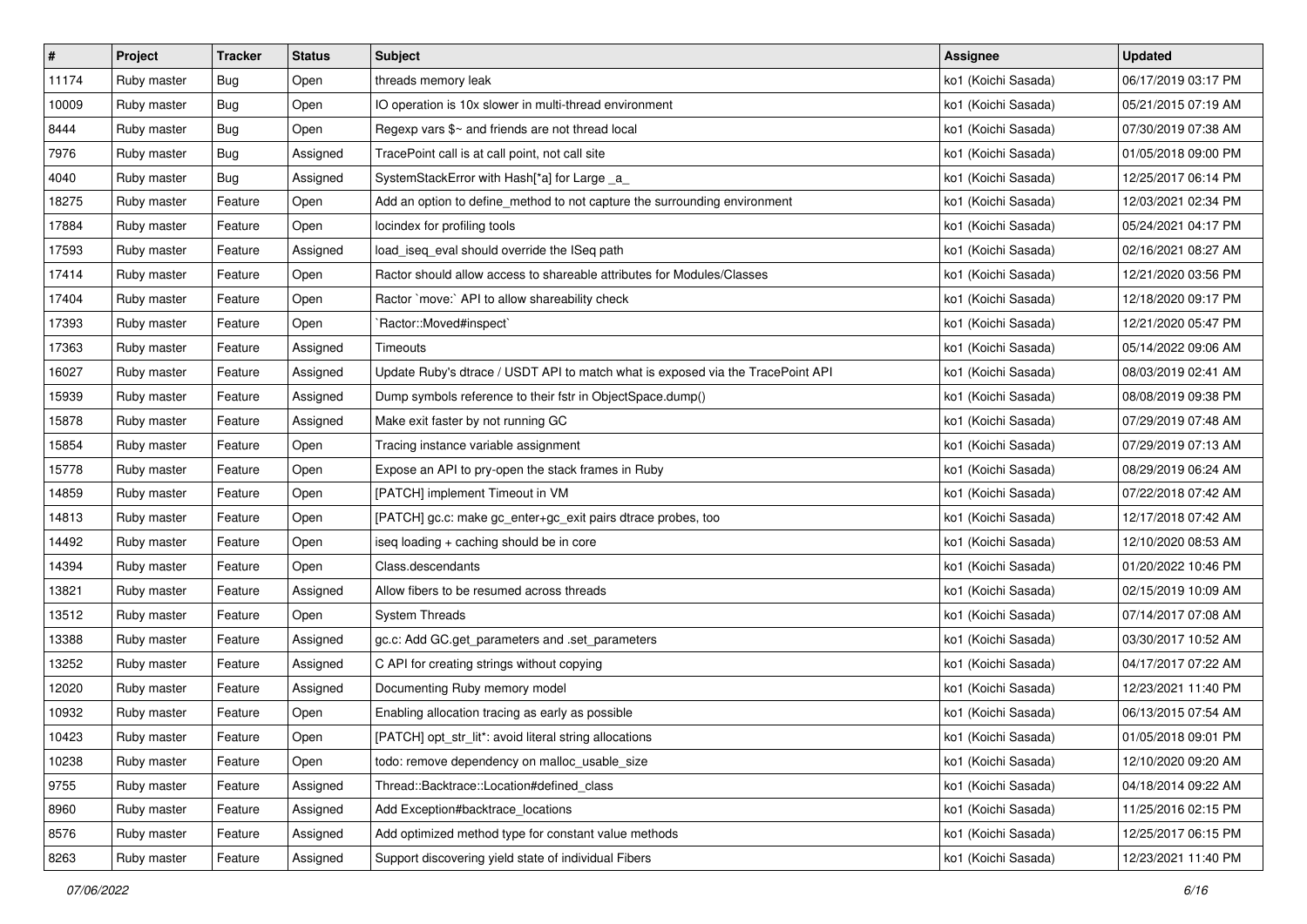| $\vert$ # | Project     | <b>Tracker</b> | <b>Status</b> | <b>Subject</b>                                                                                | Assignee                            | <b>Updated</b>      |
|-----------|-------------|----------------|---------------|-----------------------------------------------------------------------------------------------|-------------------------------------|---------------------|
| 6695      | Ruby master | Feature        | Assigned      | Configuration for Thread/Fiber creation                                                       | ko1 (Koichi Sasada)                 | 12/25/2017 06:15 PM |
| 6694      | Ruby master | Feature        | Assigned      | Thread.new without block.                                                                     | ko1 (Koichi Sasada)                 | 12/25/2017 06:15 PM |
| 3731      | Ruby master | Feature        | Assigned      | Easier Embedding API for Ruby                                                                 | ko1 (Koichi Sasada)                 | 12/25/2017 06:14 PM |
| 2294      | Ruby master | Feature        | Assigned      | [PATCH] ruby_bind_stack() to embed Ruby in coroutine                                          | ko1 (Koichi Sasada)                 | 01/05/2018 09:00 PM |
| 17502     | Ruby master | Misc           | Open          | C vs Ruby                                                                                     | ko1 (Koichi Sasada)                 | 12/02/2021 07:53 PM |
| 16124     | Ruby master | Misc           | Assigned      | Let the transient heap belong to objspace                                                     | ko1 (Koichi Sasada)                 | 11/18/2019 08:48 AM |
| 15802     | Ruby master | Misc           | Open          | Reduce the minimum string buffer size from 127 to 63 bytes                                    | ko1 (Koichi Sasada)                 | 07/30/2019 04:04 AM |
| 11269     | Ruby master | Bug            | Assigned      | ruby_init_setproctitle() should be called before require_libraries()                          | kosaki (Motohiro KOSAKI)            | 06/17/2015 03:01 AM |
| 13697     | Ruby master | Feature        | Open          | [PATCH]: futex based thread primitives                                                        | kosaki (Motohiro KOSAKI)            | 01/28/2018 11:41 PM |
| 7086      | Ruby master | Feature        | Assigned      | ConditionVariable#wait has meaningless return value                                           | kosaki (Motohiro KOSAKI)            | 12/25/2017 06:15 PM |
| 4464      | Ruby master | Feature        | Assigned      | [PATCH] add Fcntl::Flock object for easier use of POSIX file locks                            | kosaki (Motohiro KOSAKI)            | 12/25/2017 06:14 PM |
| 18034     | Ruby master | <b>Bug</b>     | Assigned      | Segmentation fault fiddle with `--enable-bundled-libffi` and macOS                            | kou (Kouhei Sutou)                  | 11/30/2021 07:39 AM |
| 17478     | Ruby master | Bug            | Assigned      | Ruby3.0 is slower than Ruby2.7.2 when parsing a large CSV file                                | kou (Kouhei Sutou)                  | 11/24/2021 05:12 AM |
| 8782      | Ruby master | <b>Bug</b>     | Assigned      | Don't set rl_getc_function on editline                                                        | kouji (Kouji Takao)                 | 01/05/2018 09:00 PM |
| 7859      | Ruby master | Bug            | Assigned      | Readline: Incorrect arrow key behavior in vi_editing_mode insert mode with Readline 6.2       | kouji (Kouji Takao)                 | 12/25/2017 06:15 PM |
| 18773     | Ruby master | Feature        | Assigned      | deconstruct to receive a range                                                                | ktsj (Kazuki Tsujimoto)             | 07/04/2022 05:38 PM |
| 18408     | Ruby master | Feature        | Assigned      | Allow pattern match to set instance variables                                                 | ktsj (Kazuki Tsujimoto)             | 01/26/2022 07:07 PM |
| 17355     | Ruby master | Feature        | Assigned      | Using same set of names in or-patterns (pattern matching with $Foo(x)   Bar(x)$ )             | ktsj (Kazuki Tsujimoto)             | 09/13/2021 09:11 AM |
| 15918     | Ruby master | Feature        | Open          | Pattern matching for Set                                                                      | ktsj (Kazuki Tsujimoto)             | 07/29/2019 08:12 AM |
| 15881     | Ruby master | Feature        | Open          | Optimize deconstruct in pattern matching                                                      | ktsj (Kazuki Tsujimoto)             | 12/25/2019 04:28 AM |
| 18564     | Ruby master | Feature        | Open          | Add Exception#detailed message                                                                | mame (Yusuke Endoh)                 | 02/01/2022 08:06 PM |
| 18194     | Ruby master | Feature        | Open          | No easy way to format exception messages per thread/fiber scheduler context.                  | mame (Yusuke Endoh)                 | 09/29/2021 10:10 AM |
| 14244     | Ruby master | Feature        | Open          | Better error messages for scripts with non-matching end statements                            | mame (Yusuke Endoh)                 | 11/29/2018 08:57 AM |
| 4247      | Ruby master | Feature        | Assigned      | New features for Array#sample, Array#choice                                                   | mame (Yusuke Endoh)                 | 12/25/2017 06:14 PM |
| 15815     | Ruby master | Feature        | Open          | Add option to raise NoMethodError for OpenStruct                                              | marcandre (Marc-Andre<br>Lafortune) | 09/28/2020 02:11 AM |
| 12676     | Ruby master | Feature        | Assigned      | Significant performance increase, and code conciseness, for prime_division method in prime.rb | marcandre (Marc-Andre<br>Lafortune) | 11/18/2016 03:46 PM |
| 9347      | Ruby master | Feature        | Open          | Accept non callable argument to detect                                                        | marcandre (Marc-Andre<br>Lafortune) | 01/05/2018 09:00 PM |
| 8223      | Ruby master | Feature        | Open          | Make Matrix more omnivorous.                                                                  | marcandre (Marc-Andre<br>Lafortune) | 04/09/2013 03:42 AM |
| 15764     | Ruby master | Bug            | Open          | Whitespace and control characters should not be permitted in tokens                           | matz (Yukihiro Matsumoto)           | 04/22/2019 07:48 AM |
| 11704     | Ruby master | Bug            | Assigned      | Refinements only get "used" once in loop                                                      | matz (Yukihiro Matsumoto)           | 04/14/2016 02:45 AM |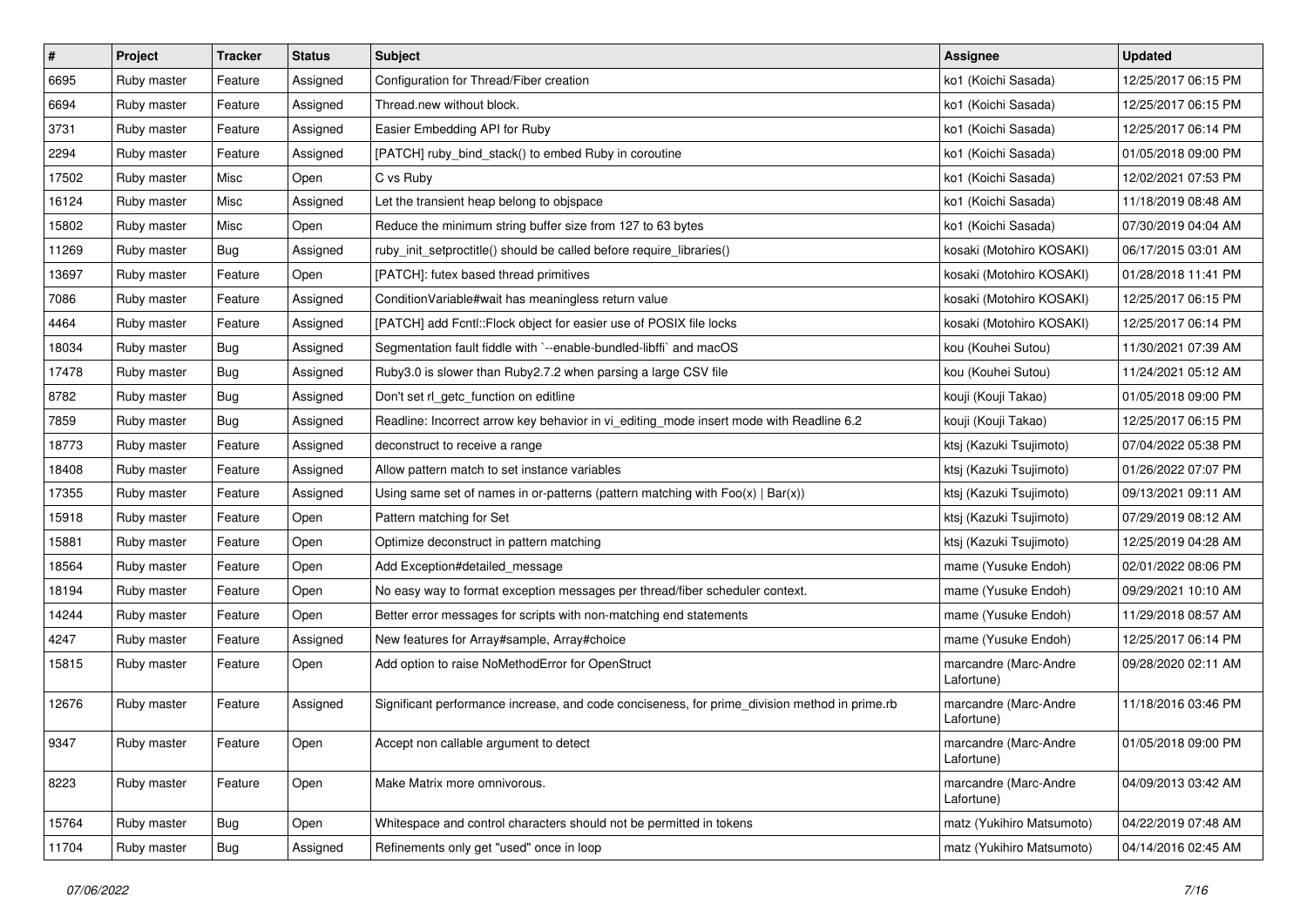| $\sharp$ | Project     | Tracker | <b>Status</b> | <b>Subject</b>                                                                     | <b>Assignee</b>           | <b>Updated</b>      |
|----------|-------------|---------|---------------|------------------------------------------------------------------------------------|---------------------------|---------------------|
| 18159    | Ruby master | Feature | Open          | Integrate functionality of dead_end gem into Ruby                                  | matz (Yukihiro Matsumoto) | 06/17/2022 02:06 PM |
| 17849    | Ruby master | Feature | Open          | Fix Timeout.timeout so that it can be used in threaded Web servers                 | matz (Yukihiro Matsumoto) | 04/10/2022 06:26 AM |
| 17830    | Ruby master | Feature | Open          | Add Integer#previous and Integer#prev                                              | matz (Yukihiro Matsumoto) | 04/27/2021 11:35 PM |
| 17785    | Ruby master | Feature | Open          | Allow named parameters to be keywords                                              | matz (Yukihiro Matsumoto) | 12/17/2021 06:10 PM |
| 17291    | Ruby master | Feature | Assigned      | Optimize __send__ call                                                             | matz (Yukihiro Matsumoto) | 01/12/2021 05:47 AM |
| 17288    | Ruby master | Feature | Open          | Optimize _send_ call with a literal method name                                    | matz (Yukihiro Matsumoto) | 10/30/2020 12:17 AM |
| 17279    | Ruby master | Feature | Open          | Allow a negative step in Range#step with a block                                   | matz (Yukihiro Matsumoto) | 10/22/2020 02:23 AM |
| 17184    | Ruby master | Feature | Open          | No stdlib function to perform simple string replacement                            | matz (Yukihiro Matsumoto) | 02/23/2021 09:27 PM |
| 16992    | Ruby master | Feature | Open          | Sets: officially ordered                                                           | matz (Yukihiro Matsumoto) | 09/03/2020 02:08 PM |
| 16986    | Ruby master | Feature | Open          | Anonymous Struct literal                                                           | matz (Yukihiro Matsumoto) | 01/15/2022 04:57 PM |
| 16894    | Ruby master | Feature | Open          | Integer division for Ruby 3                                                        | matz (Yukihiro Matsumoto) | 05/18/2020 03:41 PM |
| 16495    | Ruby master | Feature | Open          | Inconsistent quotes in error messages                                              | matz (Yukihiro Matsumoto) | 06/15/2022 04:21 PM |
| 16461    | Ruby master | Feature | Assigned      | Proc#using                                                                         | matz (Yukihiro Matsumoto) | 12/10/2020 09:10 AM |
| 15991    | Ruby master | Feature | Open          | Allow questionmarks in variable names                                              | matz (Yukihiro Matsumoto) | 07/30/2019 03:57 AM |
| 15837    | Ruby master | Feature | Open          | Module#name_components                                                             | matz (Yukihiro Matsumoto) | 05/08/2019 10:29 AM |
| 15445    | Ruby master | Feature | Open          | Reject '.123' in Float() method                                                    | matz (Yukihiro Matsumoto) | 01/10/2019 07:59 AM |
| 15330    | Ruby master | Feature | Open          | autoload_relative                                                                  | matz (Yukihiro Matsumoto) | 06/19/2022 11:25 PM |
| 15277    | Ruby master | Feature | Open          | at_exec                                                                            | matz (Yukihiro Matsumoto) | 05/25/2020 01:09 AM |
| 15192    | Ruby master | Feature | Open          | Introduce a new "shortcut assigning" syntax to convenient setup instance variables | matz (Yukihiro Matsumoto) | 12/14/2021 06:42 PM |
| 15112    | Ruby master | Feature | Open          | Introducing the short form of `STDERR.puts expr.inspect`.                          | matz (Yukihiro Matsumoto) | 10/12/2018 02:02 AM |
| 14982    | Ruby master | Feature | Open          | Improve namespace system in ruby to avoiding top-level names chaos                 | matz (Yukihiro Matsumoto) | 12/31/2021 05:39 PM |
| 14927    | Ruby master | Feature | Open          | Loading multiple files at once                                                     | matz (Yukihiro Matsumoto) | 09/18/2018 12:38 AM |
| 14724    | Ruby master | Feature | Open          | chains of inequalities                                                             | matz (Yukihiro Matsumoto) | 05/19/2018 01:06 AM |
| 14609    | Ruby master | Feature | Open          | Let `Kernel#p` without an argument print the receiver                              | matz (Yukihiro Matsumoto) | 02/08/2020 08:43 PM |
| 14546    | Ruby master | Feature | Open          | Hash#delete!                                                                       | matz (Yukihiro Matsumoto) | 05/30/2018 08:24 PM |
| 14397    | Ruby master | Feature | Assigned      | public, protected and private should return their arguments instead of self        | matz (Yukihiro Matsumoto) | 12/10/2018 07:08 AM |
| 14128    | Ruby master | Feature | Open          | Introduce Hash#delete default value                                                | matz (Yukihiro Matsumoto) | 11/25/2017 04:41 PM |
| 13129    | Ruby master | Feature | Assigned      | Refinements cannot refine method_missing and respond_to_missing?                   | matz (Yukihiro Matsumoto) | 07/03/2021 10:45 PM |
| 12813    | Ruby master | Feature | Assigned      | Calling chunk_while, slice_after, slice_before, slice_when with no block           | matz (Yukihiro Matsumoto) | 12/06/2016 12:58 PM |
| 12543    | Ruby master | Feature | Assigned      | explicit tail call syntax: foo() then return                                       | matz (Yukihiro Matsumoto) | 04/18/2021 03:02 PM |
| 12306    | Ruby master | Feature | Open          | Implement String #blank? #present? and improve #strip and family to handle unicode | matz (Yukihiro Matsumoto) | 07/22/2018 10:55 PM |
| 12244    | Ruby master | Feature | Open          | Add a way to 'integer - integer % num'                                             | matz (Yukihiro Matsumoto) | 05/17/2016 06:05 AM |
| 12019    | Ruby master | Feature | Open          | Better low-level support for writing concurrent libraries                          | matz (Yukihiro Matsumoto) | 12/23/2021 11:43 PM |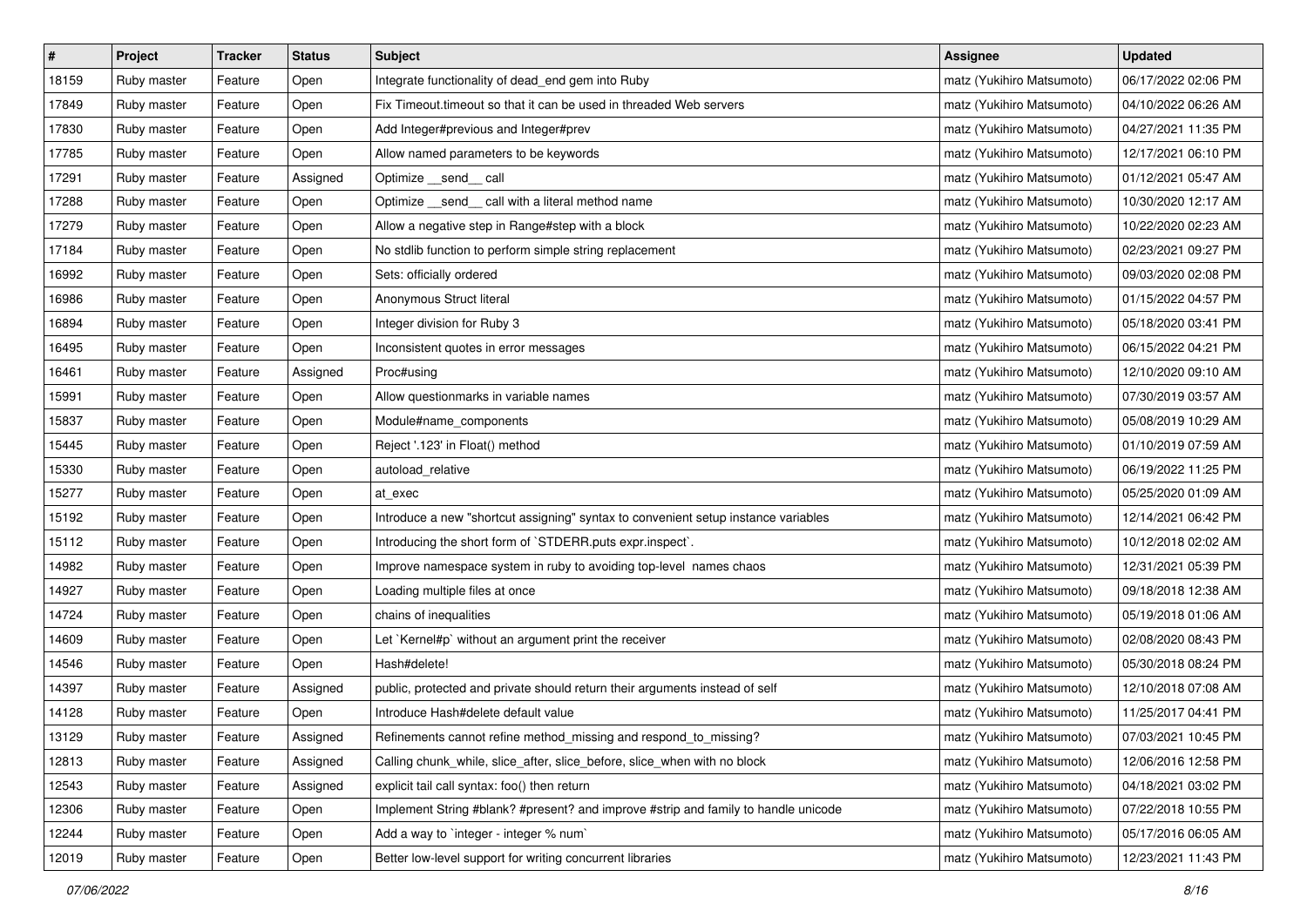| $\vert$ # | Project     | <b>Tracker</b> | <b>Status</b> | <b>Subject</b>                                                                                                         | <b>Assignee</b>           | <b>Updated</b>      |
|-----------|-------------|----------------|---------------|------------------------------------------------------------------------------------------------------------------------|---------------------------|---------------------|
| 11882     | Ruby master | Feature        | Open          | Map or NamedMap                                                                                                        | matz (Yukihiro Matsumoto) | 01/17/2021 01:31 PM |
| 11816     | Ruby master | Feature        | Assigned      | Partial safe navigation operator                                                                                       | matz (Yukihiro Matsumoto) | 04/14/2020 08:02 AM |
| 11735     | Ruby master | Feature        | Open          | Porting String#squish and String#squish! from Ruby on Rails' Active Support                                            | matz (Yukihiro Matsumoto) | 06/24/2016 08:02 AM |
| 11627     | Ruby master | Feature        | Open          | make `nonzero` an alias of `nonzero?`                                                                                  | matz (Yukihiro Matsumoto) | 12/23/2021 11:43 PM |
| 11518     | Ruby master | Feature        | Open          | Queue enhancement - promote! and promote_all!                                                                          | matz (Yukihiro Matsumoto) | 09/17/2015 08:40 PM |
| 11517     | Ruby master | Feature        | Open          | Queue enhancement - conditional pop                                                                                    | matz (Yukihiro Matsumoto) | 09/17/2015 09:02 PM |
| 11390     | Ruby master | Feature        | Open          | Allow symbols starting with numbers                                                                                    | matz (Yukihiro Matsumoto) | 08/14/2015 05:23 AM |
| 11307     | Ruby master | Feature        | Open          | exception-free non-blocking Queue#pop                                                                                  | matz (Yukihiro Matsumoto) | 06/25/2015 11:06 PM |
| 11181     | Ruby master | Feature        | Open          | Add a line directive to Ruby                                                                                           | matz (Yukihiro Matsumoto) | 01/26/2016 02:04 AM |
| 11122     | Ruby master | Feature        | Open          | exception-free non-blocking Queue/SizedQueue operations                                                                | matz (Yukihiro Matsumoto) | 05/06/2015 08:53 PM |
| 11028     | Ruby master | Feature        | Assigned      | standalone running single file (zipped archives of ruby code) running **without installation** using<br>"gem install " | matz (Yukihiro Matsumoto) | 04/04/2015 01:44 AM |
| 10574     | Ruby master | Feature        | Open          | Add String#Ichomp and String.Ichomp!                                                                                   | matz (Yukihiro Matsumoto) | 12/15/2014 04:34 PM |
| 10549     | Ruby master | Feature        | Open          | Deprecate each_with_index and each_with_object in favor of with_index and with_object                                  | matz (Yukihiro Matsumoto) | 07/27/2021 11:09 AM |
| 10498     | Ruby master | Feature        | Open          | Make 'loop' yield a counter                                                                                            | matz (Yukihiro Matsumoto) | 01/05/2018 09:01 PM |
| 10489     | Ruby master | Feature        | Open          | Add inherit method for clearer and multiple inheritance                                                                | matz (Yukihiro Matsumoto) | 12/10/2020 08:53 AM |
| 10481     | Ruby master | Feature        | Assigned      | Add "if" and "unless" clauses to rescue statements                                                                     | matz (Yukihiro Matsumoto) | 01/18/2015 02:46 PM |
| 10404     | Ruby master | Feature        | Open          | Allow individual finalizers to be removed with ObjectSpace.undefine_finalizer                                          | matz (Yukihiro Matsumoto) | 10/20/2014 08:14 AM |
| 10287     | Ruby master | Feature        | Open          | rename COLON3 to COLON2_HEAD.                                                                                          | matz (Yukihiro Matsumoto) | 07/27/2021 09:34 AM |
| 9816      | Ruby master | Feature        | Assigned      | 00000000000000000000                                                                                                   | matz (Yukihiro Matsumoto) | 10/28/2014 08:29 AM |
| 9768      | Ruby master | Feature        | Assigned      | Method that is visible only within a certain module/class                                                              | matz (Yukihiro Matsumoto) | 04/25/2014 06:43 AM |
| 9704      | Ruby master | Feature        | Open          | Refinements as files instead of modules                                                                                | matz (Yukihiro Matsumoto) | 10/11/2016 06:36 PM |
| 9614      | Ruby master | Feature        | Open          | ordering of non-Hash items which use st_ internally                                                                    | matz (Yukihiro Matsumoto) | 01/05/2018 09:00 PM |
| 9123      | Ruby master | Feature        | Open          | Make Numeric#nonzero? behavior consistent with Numeric#zero?                                                           | matz (Yukihiro Matsumoto) | 06/11/2019 12:55 PM |
| 9070      | Ruby master | Feature        | Open          | Introduce `---` as synonym of `end` keyword                                                                            | matz (Yukihiro Matsumoto) | 11/02/2013 03:23 AM |
| 9043      | Ruby master | Feature        | Open          | Add String#f method as shortcut for #freeze                                                                            | matz (Yukihiro Matsumoto) | 01/05/2018 09:00 PM |
| 9023      | Ruby master | Feature        | Assigned      | Array#tail                                                                                                             | matz (Yukihiro Matsumoto) | 12/23/2021 11:40 PM |
| 8948      | Ruby master | Feature        | Assigned      | Frozen regex                                                                                                           | matz (Yukihiro Matsumoto) | 12/20/2020 07:15 PM |
| 8850      | Ruby master | Feature        | Assigned      | Convert Rational to decimal string                                                                                     | matz (Yukihiro Matsumoto) | 12/25/2017 06:15 PM |
| 8839      | Ruby master | Feature        | Assigned      | Class and module should return the class or module that was opened                                                     | matz (Yukihiro Matsumoto) | 12/28/2015 08:36 AM |
| 8804      | Ruby master | Feature        | Open          | ONCE syntax                                                                                                            | matz (Yukihiro Matsumoto) | 01/04/2020 08:26 PM |
| 8678      | Ruby master | Feature        | Assigned      | Allow invalid string to work with regexp                                                                               | matz (Yukihiro Matsumoto) | 01/05/2018 09:00 PM |
| 8663      | Ruby master | Feature        | Open          | Officialy alias ArgumentError to ArgError                                                                              | matz (Yukihiro Matsumoto) | 08/09/2013 07:42 PM |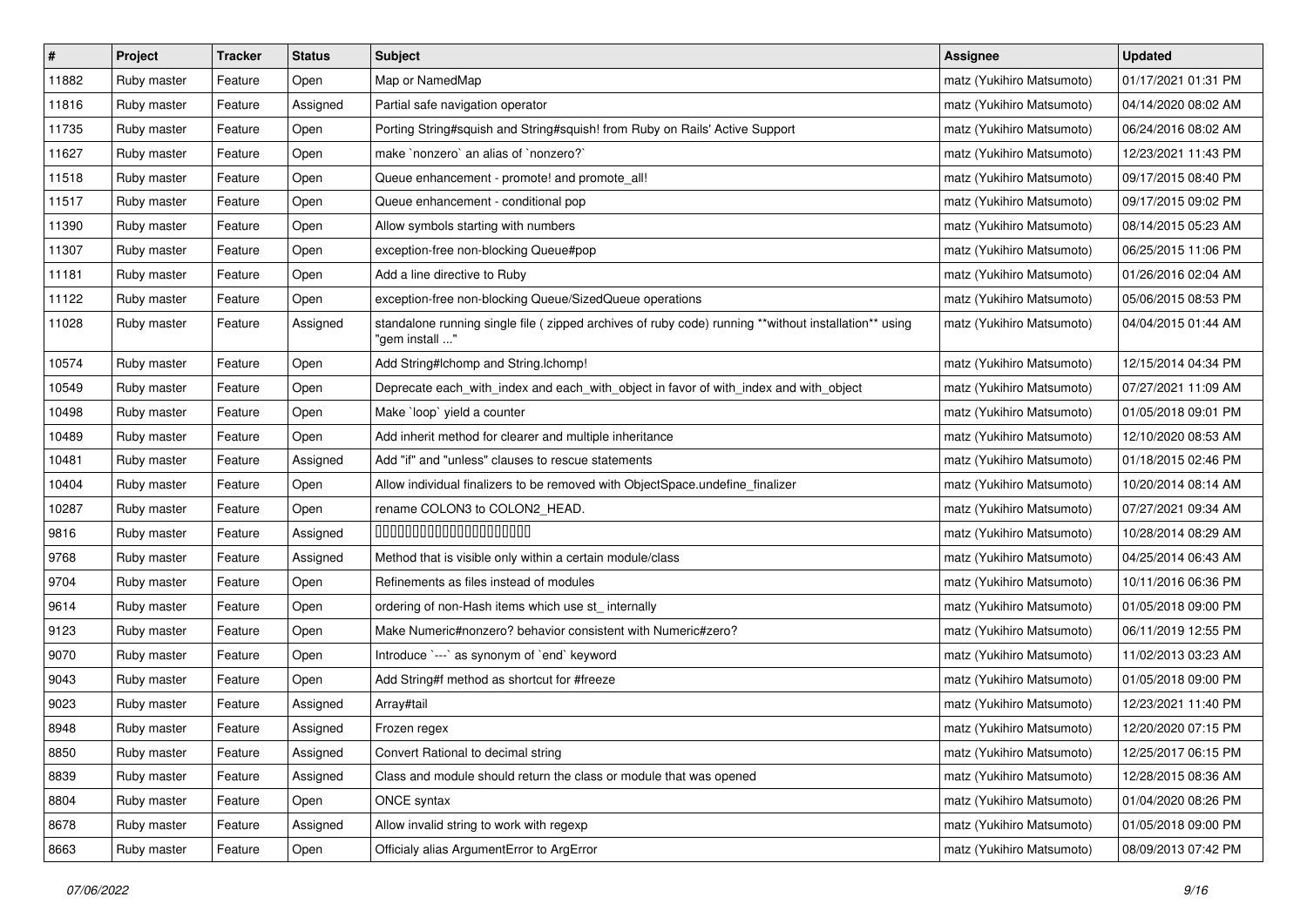| $\#$ | Project     | <b>Tracker</b> | <b>Status</b> | Subject                                                                                   | <b>Assignee</b>           | <b>Updated</b>      |
|------|-------------|----------------|---------------|-------------------------------------------------------------------------------------------|---------------------------|---------------------|
| 8536 | Ruby master | Feature        | Assigned      | Implement is_numeric? family of methods                                                   | matz (Yukihiro Matsumoto) | 12/25/2017 06:15 PM |
| 8478 | Ruby master | Feature        | Open          | The hash returned by Enumerable#group_by should have an empty array for its default value | matz (Yukihiro Matsumoto) | 06/04/2013 03:56 PM |
| 8271 | Ruby master | Feature        | Assigned      | Proposal for moving to a more visible, formal process for feature requests                | matz (Yukihiro Matsumoto) | 12/23/2021 11:40 PM |
| 8232 | Ruby master | Feature        | Open          | Rudiments of abstract algebra in Ruby                                                     | matz (Yukihiro Matsumoto) | 04/09/2013 01:47 AM |
| 8229 | Ruby master | Feature        | Open          | extend Hash.include?                                                                      | matz (Yukihiro Matsumoto) | 12/10/2020 08:53 AM |
| 8164 | Ruby master | Feature        | Assigned      | Public/Private                                                                            | matz (Yukihiro Matsumoto) | 12/10/2020 08:50 AM |
| 8061 | Ruby master | Feature        | Open          | 00000000000000                                                                            | matz (Yukihiro Matsumoto) | 12/25/2017 06:15 PM |
| 8042 | Ruby master | Feature        | Assigned      | Add Addrinfo#socket to create a socket that is not connected or bound                     | matz (Yukihiro Matsumoto) | 12/25/2017 06:15 PM |
| 8016 | Ruby master | Feature        | Assigned      | Alias __FILE__ and __LINE__ as methods                                                    | matz (Yukihiro Matsumoto) | 12/25/2017 06:15 PM |
| 7914 | Ruby master | Feature        | Open          | Case for local class methods                                                              | matz (Yukihiro Matsumoto) | 12/25/2017 06:15 PM |
| 7883 | Ruby master | Feature        | Open          | Add Regex#to_proc                                                                         | matz (Yukihiro Matsumoto) | 12/25/2017 06:15 PM |
| 7876 | Ruby master | Feature        | Open          | Add method for accessing Class from within Singleton Class                                | matz (Yukihiro Matsumoto) | 12/25/2017 06:15 PM |
| 7848 | Ruby master | Feature        | Open          | Restore default state for core ruby objects                                               | matz (Yukihiro Matsumoto) | 12/25/2017 06:15 PM |
| 7795 | Ruby master | Feature        | Open          | Symbol.defined? and/or to_existing_symbol                                                 | matz (Yukihiro Matsumoto) | 12/25/2017 06:15 PM |
| 7748 | Ruby master | Feature        | Open          | Contextual send                                                                           | matz (Yukihiro Matsumoto) | 12/10/2020 08:53 AM |
| 7739 | Ruby master | Feature        | Assigned      | Define Hash#  as Hash#reverse_merge in Rails                                              | matz (Yukihiro Matsumoto) | 12/25/2017 06:15 PM |
| 7704 | Ruby master | Feature        | Open          | Add a list of enabled (experimental) language features.                                   | matz (Yukihiro Matsumoto) | 12/25/2017 06:15 PM |
| 7702 | Ruby master | Feature        | Open          | Remove Proc#binding                                                                       | matz (Yukihiro Matsumoto) | 07/15/2019 07:39 PM |
| 7657 | Ruby master | Feature        | Open          | Array#& doesn't accept Enumerables                                                        | matz (Yukihiro Matsumoto) | 12/25/2017 06:15 PM |
| 7654 | Ruby master | Feature        | Open          | Add optional code block to IO::readlines                                                  | matz (Yukihiro Matsumoto) | 12/25/2017 06:15 PM |
| 7644 | Ruby master | Feature        | Assigned      | In refinements, change "using" keyword to a less generic word.                            | matz (Yukihiro Matsumoto) | 12/10/2020 08:49 AM |
| 7614 | Ruby master | Feature        | Open          | alias accessor                                                                            | matz (Yukihiro Matsumoto) | 12/25/2017 06:15 PM |
| 7611 | Ruby master | Feature        | Open          | Focal method for all loads/requires                                                       | matz (Yukihiro Matsumoto) | 12/25/2017 06:15 PM |
| 7604 | Ruby master | Feature        | Open          | Make === comparison operator ability to delegate comparison to an argument                | matz (Yukihiro Matsumoto) | 12/25/2017 06:15 PM |
| 7580 | Ruby master | Feature        | Assigned      | Range translation                                                                         | matz (Yukihiro Matsumoto) | 06/11/2018 09:51 AM |
| 7548 | Ruby master | Feature        | Open          | Load and Require Callbacks                                                                | matz (Yukihiro Matsumoto) | 12/25/2017 06:15 PM |
| 7546 | Ruby master | Feature        | Open          | Change behavior of `Array#slice` for an argument of `Range` class                         | matz (Yukihiro Matsumoto) | 12/10/2020 08:49 AM |
| 7503 | Ruby master | Feature        | Assigned      | make timeout.rb async-interrupt safe by default                                           | matz (Yukihiro Matsumoto) | 12/25/2017 06:15 PM |
| 7444 | Ruby master | Feature        | Open          | Array#product set                                                                         | matz (Yukihiro Matsumoto) | 12/25/2017 06:15 PM |
| 7436 | Ruby master | Feature        | Assigned      | Allow for a "granularity" flag for backtrace_locations                                    | matz (Yukihiro Matsumoto) | 12/25/2017 06:15 PM |
| 7377 | Ruby master | Feature        | Open          | #indetical? as an alias for #equal?                                                       | matz (Yukihiro Matsumoto) | 12/25/2017 06:15 PM |
| 7349 | Ruby master | Feature        | Assigned      | Struct#inspect needs more meaningful output                                               | matz (Yukihiro Matsumoto) | 12/25/2017 06:15 PM |
| 7314 | Ruby master | Feature        | Assigned      | Convert Proc to Lambda doesn't work in MRI                                                | matz (Yukihiro Matsumoto) | 05/21/2016 09:15 AM |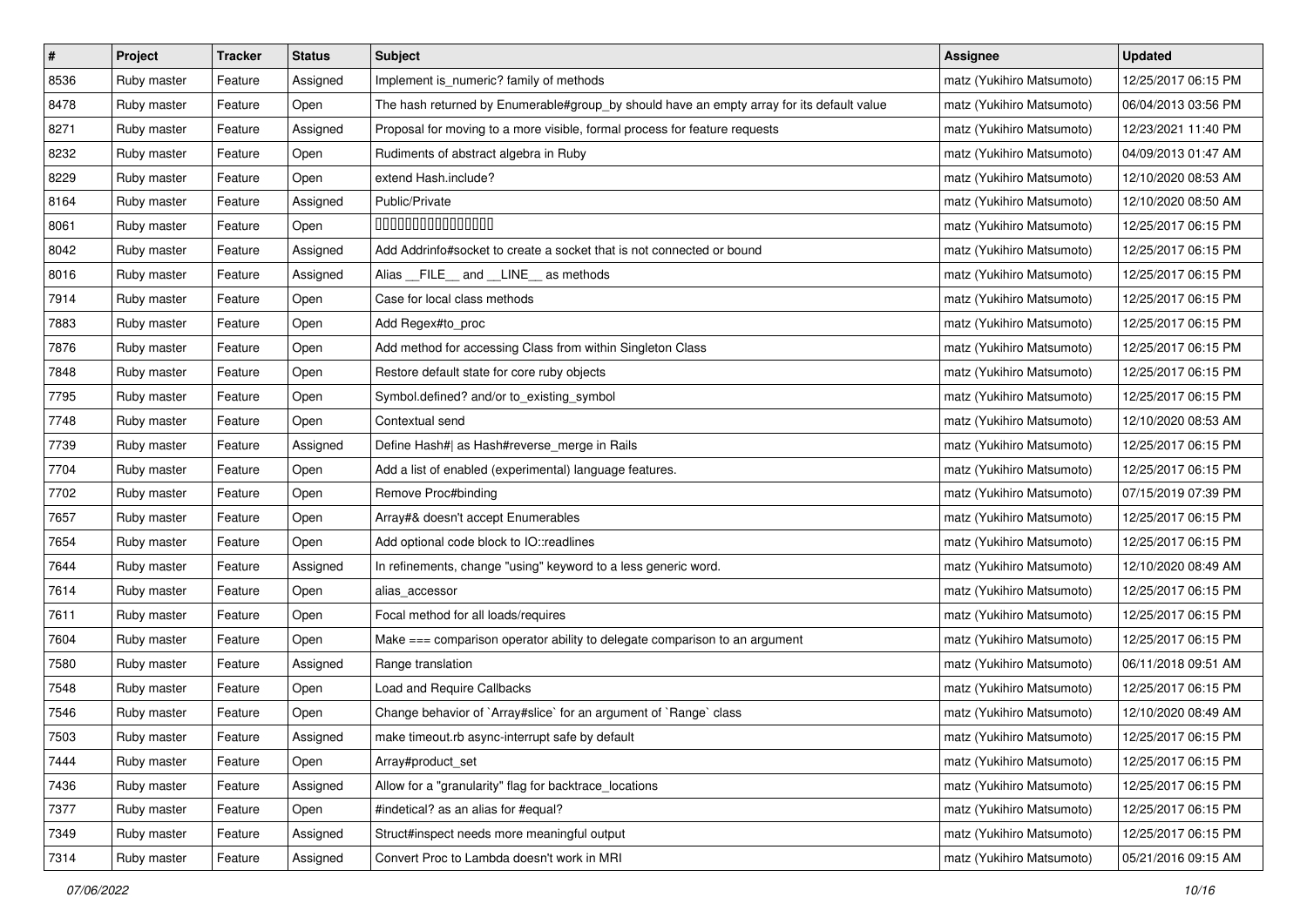| $\vert$ # | Project     | <b>Tracker</b> | <b>Status</b> | Subject                                                                                                          | <b>Assignee</b>           | <b>Updated</b>      |
|-----------|-------------|----------------|---------------|------------------------------------------------------------------------------------------------------------------|---------------------------|---------------------|
| 7149      | Ruby master | Feature        | Open          | Constant magic for everyone.                                                                                     | matz (Yukihiro Matsumoto) | 12/25/2017 06:15 PM |
| 7132      | Ruby master | Feature        | Assigned      | Alternation between named / ordered method arguments and aliases for method arguments.                           | matz (Yukihiro Matsumoto) | 12/25/2017 06:15 PM |
| 7121      | Ruby master | Feature        | Assigned      | Extending the use of `require'                                                                                   | matz (Yukihiro Matsumoto) | 12/25/2017 06:15 PM |
| 7087      | Ruby master | Feature        | Assigned      | ::ConditionVariable#wait does not work with Monitor because Monitor#sleep does not exist                         | matz (Yukihiro Matsumoto) | 12/25/2017 06:15 PM |
| 6869      | Ruby master | Feature        | Open          | Do not treat `_` parameter exceptionally                                                                         | matz (Yukihiro Matsumoto) | 12/10/2020 08:58 AM |
| 6842      | Ruby master | Feature        | Assigned      | Add Optional Arguments to String#strip                                                                           | matz (Yukihiro Matsumoto) | 08/24/2016 05:50 AM |
| 6841      | Ruby master | Feature        | Assigned      | Shorthand for Assigning Return Value of Method to Self                                                           | matz (Yukihiro Matsumoto) | 12/10/2020 08:53 AM |
| 6817      | Ruby master | Feature        | Open          | Partial application                                                                                              | matz (Yukihiro Matsumoto) | 12/25/2017 06:15 PM |
| 6811      | Ruby master | Feature        | Assigned      | File, Dir and FileUtils should have bang-versions of singleton methods that fails silently                       | matz (Yukihiro Matsumoto) | 12/25/2017 06:15 PM |
| 6810      | Ruby master | Feature        | Assigned      | module A::B; end` is not equivalent to `module A; module B; end; end` with respect to constant<br>lookup (scope) | matz (Yukihiro Matsumoto) | 12/10/2020 09:22 AM |
| 6802      | Ruby master | Feature        | Assigned      | String#scan should have equivalent yielding MatchData                                                            | matz (Yukihiro Matsumoto) | 12/25/2017 06:15 PM |
| 6671      | Ruby master | Feature        | Assigned      | File.split_all and File.split_root                                                                               | matz (Yukihiro Matsumoto) | 12/25/2017 06:15 PM |
| 6648      | Ruby master | Feature        | Assigned      | Provide a standard API for retrieving all command-line flags passed to Ruby                                      | matz (Yukihiro Matsumoto) | 12/25/2017 06:15 PM |
| 6641      | Ruby master | Feature        | Open          | Hash.auto constructor                                                                                            | matz (Yukihiro Matsumoto) | 12/25/2017 06:15 PM |
| 6611      | Ruby master | Feature        | Assigned      | Comments requested on implementation of set_parse_func                                                           | matz (Yukihiro Matsumoto) | 12/25/2017 06:15 PM |
| 6596      | Ruby master | Feature        | Assigned      | New method `Array#indexes`                                                                                       | matz (Yukihiro Matsumoto) | 07/29/2020 01:41 AM |
| 6594      | Ruby master | Feature        | Assigned      | Integrated Functor                                                                                               | matz (Yukihiro Matsumoto) | 12/10/2020 08:53 AM |
| 6452      | Ruby master | Feature        | Assigned      | Allow extend to override class methods                                                                           | matz (Yukihiro Matsumoto) | 12/10/2020 08:53 AM |
| 6445      | Ruby master | Feature        | Assigned      | request for default length/position on string index                                                              | matz (Yukihiro Matsumoto) | 12/25/2017 06:15 PM |
| 6413      | Ruby master | Feature        | Assigned      | Make Dir.entries default to Dir.entries(Dir.pwd)                                                                 | matz (Yukihiro Matsumoto) | 12/25/2017 06:15 PM |
| 6376      | Ruby master | Feature        | Assigned      | Feature lookup and checking if feature is loaded                                                                 | matz (Yukihiro Matsumoto) | 12/25/2017 06:15 PM |
| 6354      | Ruby master | Feature        | Assigned      | Remove escape (break/return/redo/next support) from class/module scope                                           | matz (Yukihiro Matsumoto) | 12/25/2017 06:15 PM |
| 6337      | Ruby master | Feature        | Assigned      | FileUtils#sync                                                                                                   | matz (Yukihiro Matsumoto) | 12/25/2017 06:15 PM |
| 6317      | Ruby master | Feature        | Assigned      | Range#cover?000000Range00000000000000000000                                                                      | matz (Yukihiro Matsumoto) | 12/25/2017 06:15 PM |
| 6309      | Ruby master | Feature        | Assigned      | Add a reference queue for weak references                                                                        | matz (Yukihiro Matsumoto) | 08/23/2020 09:07 PM |
| 6308      | Ruby master | Feature        | Assigned      | Eliminate delegation from WeakRef                                                                                | matz (Yukihiro Matsumoto) | 12/23/2021 11:40 PM |
| 6293      | Ruby master | Feature        | Assigned      | new queue / blocking queues                                                                                      | matz (Yukihiro Matsumoto) | 12/25/2017 06:15 PM |
| 6277      | Ruby master | Feature        | Assigned      | Hash#convert_key                                                                                                 | matz (Yukihiro Matsumoto) | 12/25/2017 06:15 PM |
| 5970      | Ruby master | Feature        | Assigned      | Add Enumerable#join with same semantics as Array#join                                                            | matz (Yukihiro Matsumoto) | 12/25/2017 06:15 PM |
| 5945      | Ruby master | Feature        | Assigned      | Add the ability to mark a at_exit as process-local.                                                              | matz (Yukihiro Matsumoto) | 10/10/2018 08:29 AM |
| 5825      | Ruby master | Feature        | Assigned      | Sweet instance var assignment in the object initializer                                                          | matz (Yukihiro Matsumoto) | 12/10/2020 08:53 AM |
| 5781      | Ruby master | Feature        | Assigned      | Query attributes (attribute methods ending in `?` mark)                                                          | matz (Yukihiro Matsumoto) | 01/10/2020 06:34 AM |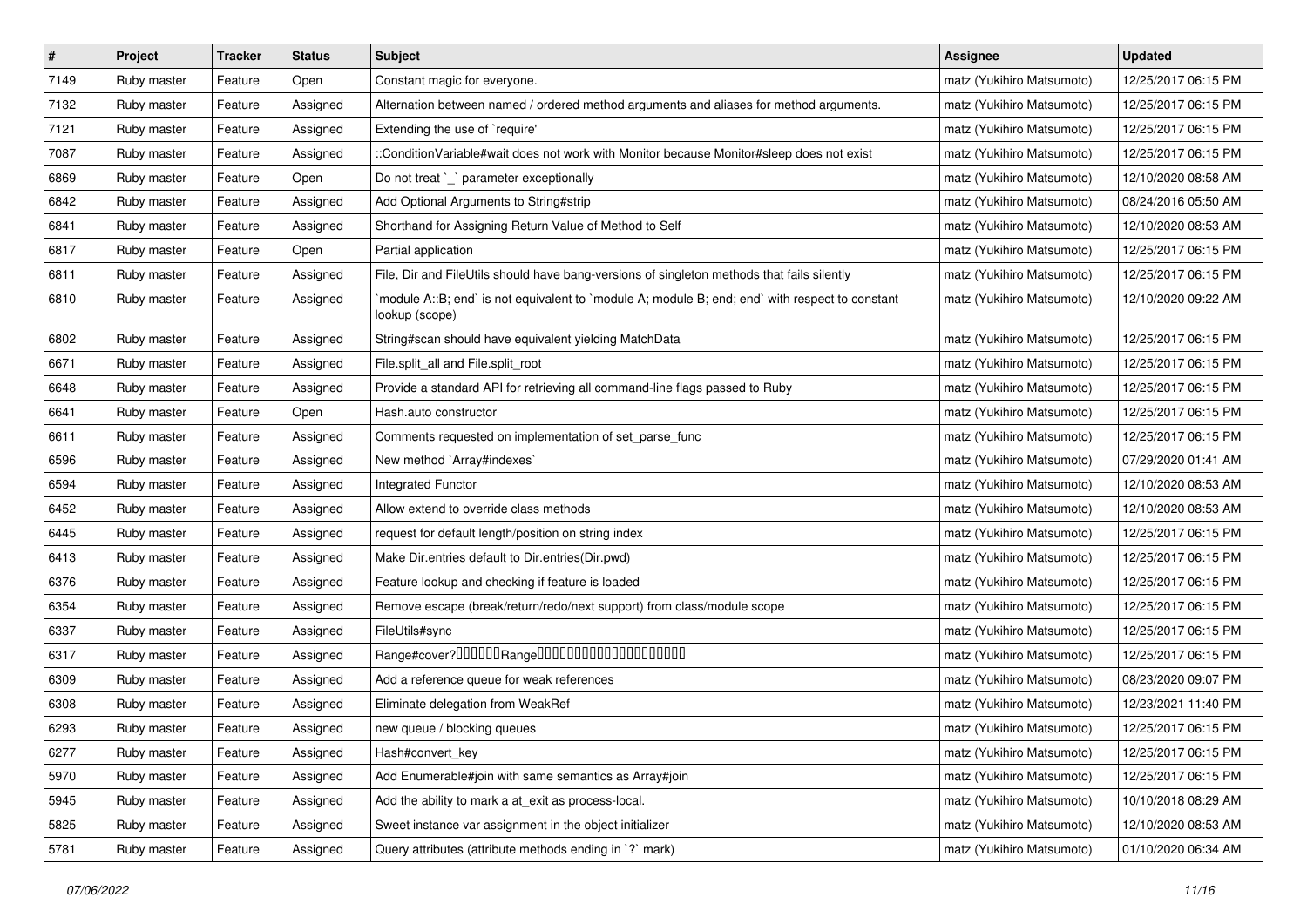| $\pmb{\#}$ | Project     | <b>Tracker</b> | <b>Status</b> | Subject                                                                           | <b>Assignee</b>                         | <b>Updated</b>      |
|------------|-------------|----------------|---------------|-----------------------------------------------------------------------------------|-----------------------------------------|---------------------|
| 5749       | Ruby master | Feature        | Assigned      | new method String#match_all needed                                                | matz (Yukihiro Matsumoto)               | 12/25/2017 06:15 PM |
| 5741       | Ruby master | Feature        | Assigned      | Secure Erasure of Passwords                                                       | matz (Yukihiro Matsumoto)               | 12/25/2017 06:15 PM |
| 5643       | Ruby master | Feature        | Assigned      | require/load options and binding option                                           | matz (Yukihiro Matsumoto)               | 12/25/2017 06:15 PM |
| 5582       | Ruby master | Feature        | Assigned      | Allow clone of singleton methods on a BasicObject                                 | matz (Yukihiro Matsumoto)               | 12/25/2017 06:15 PM |
| 5558       | Ruby master | Feature        | Assigned      | String#% strange arity errors                                                     | matz (Yukihiro Matsumoto)               | 12/25/2017 06:15 PM |
| 5456       | Ruby master | Feature        | Assigned      | kernel#syscall() should be removed.                                               | matz (Yukihiro Matsumoto)               | 12/10/2020 08:46 AM |
| 5445       | Ruby master | Feature        | Assigned      | Need RUBYOPT - r before ARGV - r                                                  | matz (Yukihiro Matsumoto)               | 12/25/2017 06:15 PM |
| 5389       | Ruby master | Feature        | Assigned      | New method Enumerator#iterate                                                     | matz (Yukihiro Matsumoto)               | 12/25/2017 06:15 PM |
| 5129       | Ruby master | Feature        | Assigned      | Create a core class "FileArray" and make "ARGF" its instance                      | matz (Yukihiro Matsumoto)               | 01/23/2018 02:02 PM |
| 5064       | Ruby master | Feature        | Assigned      | HTTP user-agent class                                                             | matz (Yukihiro Matsumoto)               | 12/25/2017 06:15 PM |
| 5007       | Ruby master | Feature        | Assigned      | Proc#call_under: Unifying instance_eval and instance_exec                         | matz (Yukihiro Matsumoto)               | 04/19/2018 07:57 AM |
| 4824       | Ruby master | Feature        | Assigned      | Provide method Kernel#executed?                                                   | matz (Yukihiro Matsumoto)               | 03/05/2018 04:57 AM |
| 4818       | Ruby master | Feature        | Assigned      | Add method marshalable?                                                           | matz (Yukihiro Matsumoto)               | 12/25/2017 06:15 PM |
| 4592       | Ruby master | Feature        | Assigned      | Tempfile0000000                                                                   | matz (Yukihiro Matsumoto)               | 12/25/2017 06:14 PM |
| 4539       | Ruby master | Feature        | Assigned      | Array#zip_with                                                                    | matz (Yukihiro Matsumoto)               | 11/28/2019 08:23 AM |
| 4521       | Ruby master | Feature        | Assigned      | NoMethodError#message may take very long to execute                               | matz (Yukihiro Matsumoto)               | 12/25/2017 06:14 PM |
| 4514       | Ruby master | Feature        | Assigned      | #deep_clone and #deep_dup for Objects                                             | matz (Yukihiro Matsumoto)               | 12/25/2017 06:14 PM |
| 16630      | Ruby master | Misc           | Assigned      | Deprecate pub/ruby/*snapshot* and use pub/ruby/snapshot/* instead                 | matz (Yukihiro Matsumoto)               | 02/27/2020 09:52 AM |
| 14760      | Ruby master | Misc           | Open          | cross-thread IO#close semantics                                                   | matz (Yukihiro Matsumoto)               | 05/17/2018 08:21 AM |
| 10541      | Ruby master | Misc           | Open          | Remove shorthand string interpolation syntax                                      | matz (Yukihiro Matsumoto)               | 10/08/2015 05:44 PM |
| 18439      | Ruby master | Feature        | Open          | Support YJIT for VC++                                                             | maximecb (Maxime<br>Chevalier-Boisvert) | 01/10/2022 11:29 PM |
| 18677      | Ruby master | Bug            | Assigned      | BigDecimal#power (**) returns FloatDomainError when passing an infinite parameter | mrkn (Kenta Murata)                     | 04/20/2022 02:04 AM |
| 5179       | Ruby master | Bug            | Assigned      | Complex#rationalize and to_r with approximate zeros                               | mrkn (Kenta Murata)                     | 01/17/2020 03:00 AM |
| 17339      | Ruby master | Feature        | Assigned      | Semantic grouping with BigDecimal#to_s                                            | mrkn (Kenta Murata)                     | 12/20/2021 12:39 PM |
| 16350      | Ruby master | Feature        | Assigned      | ArithmeticSequence#member? can result in infinite loop                            | mrkn (Kenta Murata)                     | 05/29/2020 10:26 PM |
| 14476      | Ruby master | Feature        | Assigned      | Adding same_all? for checking whether all items in an Array are same              | mrkn (Kenta Murata)                     | 08/28/2020 01:10 PM |
| 10782      | Ruby master | Feature        | Assigned      | Patch: Add constants for BigDecimal for ZERO, ONE, TEN                            | mrkn (Kenta Murata)                     | 05/21/2015 08:13 AM |
| 8295       | Ruby master | Feature        | Assigned      | Float I Rational IIIIIIIIIIIIIIIIIII BigDecimal IIIIIIIIII                        | mrkn (Kenta Murata)                     | 12/25/2017 06:15 PM |
| 7321       | Ruby master | Feature        | Assigned      | Newton.#nsolve 00 2 00000000000                                                   | mrkn (Kenta Murata)                     | 12/25/2017 06:15 PM |
| 6973       | Ruby master | Feature        | Assigned      | Add an #integral? method to Numeric to test for whole-number values               | mrkn (Kenta Murata)                     | 12/25/2017 06:15 PM |
| 6857       | Ruby master | Feature        | Assigned      | bigdecimal/math BigMath.E/BigMath.exp R. P. Feynman inspired optimization         | mrkn (Kenta Murata)                     | 12/25/2017 06:15 PM |
| 5310       | Ruby master | Feature        | Assigned      | Integral objects                                                                  | mrkn (Kenta Murata)                     | 12/25/2017 06:15 PM |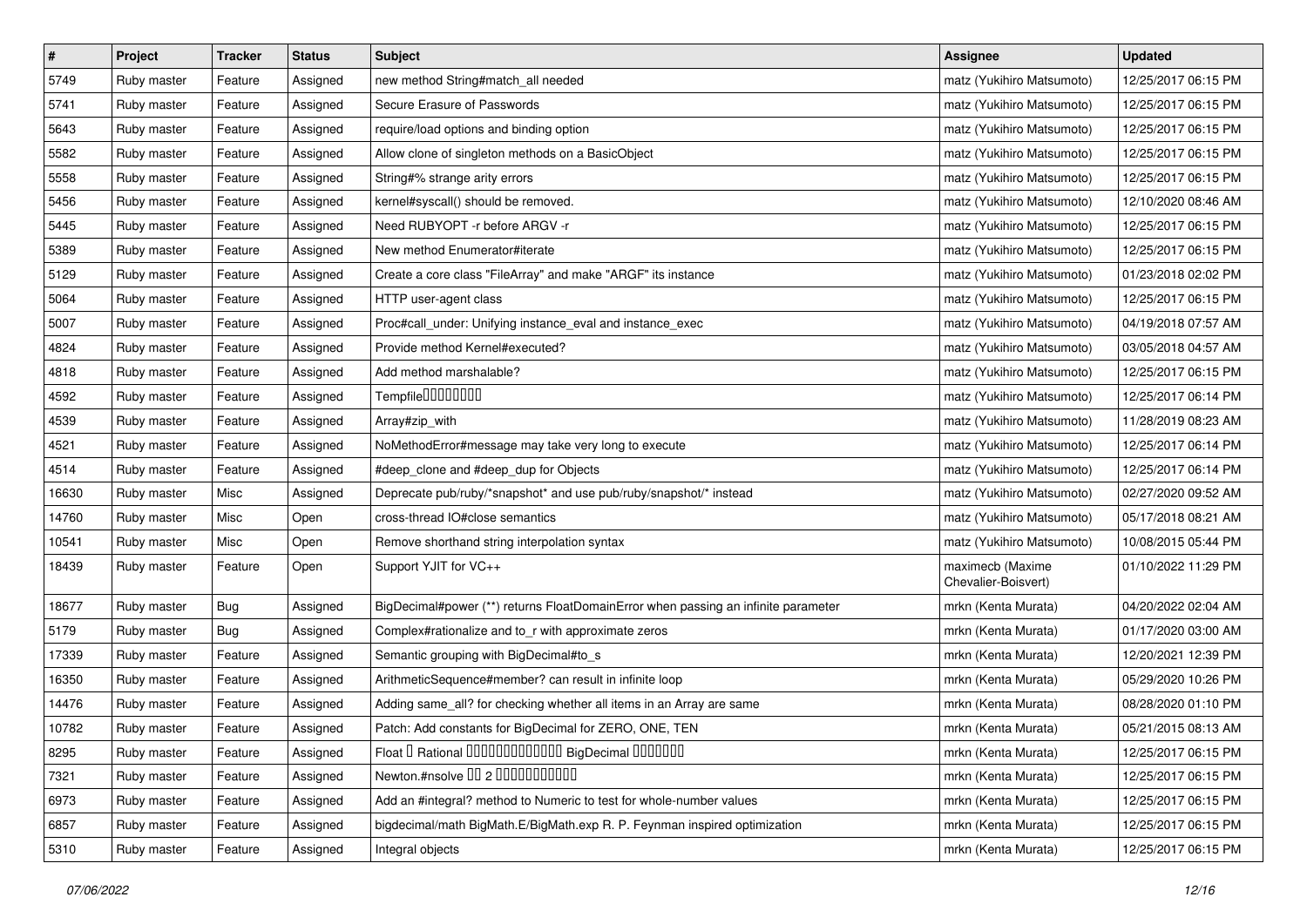| $\sharp$ | Project     | <b>Tracker</b> | <b>Status</b> | <b>Subject</b>                                                                                               | <b>Assignee</b>         | <b>Updated</b>      |
|----------|-------------|----------------|---------------|--------------------------------------------------------------------------------------------------------------|-------------------------|---------------------|
| 5133     | Ruby master | Feature        | Assigned      | Array#unzip as an alias of Array#transpose                                                                   | mrkn (Kenta Murata)     | 12/25/2017 06:15 PM |
| 5654     | Ruby master | Feature        | Assigned      | Introduce global lock to avoid concurrent require                                                            | nahi (Hiroshi Nakamura) | 12/25/2017 06:15 PM |
| 11526    | Ruby master | <b>Bug</b>     | Assigned      | Streaming HTTP requests are not idempotent and should not be retried                                         | naruse (Yui NARUSE)     | 07/01/2019 09:16 PM |
| 7892     | Ruby master | <b>Bug</b>     | Open          | MIME encoding bug of NKF.nkf                                                                                 | naruse (Yui NARUSE)     | 12/25/2017 06:15 PM |
| 17638    | Ruby master | Feature        | Assigned      | Support backtracing with the libbacktrace library                                                            | naruse (Yui NARUSE)     | 03/05/2021 03:40 PM |
| 17111    | Ruby master | Feature        | Assigned      | Improve performance of Net::HTTPHeader#set_form by 40%                                                       | naruse (Yui NARUSE)     | 08/10/2020 05:36 AM |
| 16559    | Ruby master | Feature        | Open          | Net::HTTP#request injects "Connection: close" header if #started? is false, wasting HTTP server<br>resources | naruse (Yui NARUSE)     | 05/28/2020 07:37 PM |
| 15940    | Ruby master | Feature        | Open          | Coerce symbols internal fstrings in UTF8 rather than ASCII to better share memory with string literals       | naruse (Yui NARUSE)     | 07/30/2019 04:17 AM |
| 15931    | Ruby master | Feature        | Open          | encoding for CESU-8                                                                                          | naruse (Yui NARUSE)     | 12/20/2019 05:42 AM |
| 13221    | Ruby master | Feature        | Assigned      | [PATCH] gems/bundled_gems: add "curses" RubyGem                                                              | naruse (Yui NARUSE)     | 09/25/2017 06:32 PM |
| 9020     | Ruby master | Feature        | Assigned      | Net::HTTPResponse predicate/query methods                                                                    | naruse (Yui NARUSE)     | 12/25/2017 06:15 PM |
| 6265     | Ruby master | Feature        | Assigned      | Remove 'useless' 'concatenation' syntax                                                                      | naruse (Yui NARUSE)     | 08/10/2016 02:36 AM |
| 5764     | Ruby master | Feature        | Assigned      | Net::HTTP should assume HTTP/0.9 on unexpected responses                                                     | naruse (Yui NARUSE)     | 07/15/2019 05:06 PM |
| 5461     | Ruby master | Feature        | Assigned      | Add pipelining to Net::HTTP                                                                                  | naruse (Yui NARUSE)     | 12/25/2017 06:15 PM |
| 18371    | Ruby master | Misc           | Assigned      | Release branches (release information in general)                                                            | naruse (Yui NARUSE)     | 03/23/2022 10:32 PM |
| 15007    | Ruby master | Misc           | Open          | Let all Init_xxx and extension APIs frequently called from init code paths be considered cold                | naruse (Yui NARUSE)     | 12/06/2018 11:05 AM |
| 10628    | Ruby master | Misc           | Open          | Peformance of URI module                                                                                     | naruse (Yui NARUSE)     | 12/26/2014 04:08 PM |
| 18623    | Ruby master | <b>Bug</b>     | Open          | make runnable' does not work                                                                                 | nobu (Nobuyoshi Nakada) | 03/16/2022 01:28 AM |
| 17578    | Ruby master | Bug            | Assigned      | mkmf experimental C++ Support                                                                                | nobu (Nobuyoshi Nakada) | 01/27/2021 03:51 AM |
| 16836    | Ruby master | <b>Bug</b>     | Assigned      | configure-time LDFLAGS leak into ruby pkg-config file                                                        | nobu (Nobuyoshi Nakada) | 08/14/2021 09:10 AM |
| 16497    | Ruby master | <b>Bug</b>     | Assigned      | StringIO#internal_encoding is broken (more severely in 2.7)                                                  | nobu (Nobuyoshi Nakada) | 10/26/2021 04:31 PM |
| 14971    | Ruby master | <b>Bug</b>     | Open          | error: implicit declaration of function 'rb_vm_call0                                                         | nobu (Nobuyoshi Nakada) | 09/06/2018 03:53 AM |
| 14543    | Ruby master | Bug            | Assigned      | `make commit` show error of `common-srcs`                                                                    | nobu (Nobuyoshi Nakada) | 06/02/2018 04:17 AM |
| 13298    | Ruby master | Bug            | Assigned      | mingw SEGV TestEnumerable#test_callcc                                                                        | nobu (Nobuyoshi Nakada) | 06/04/2021 03:41 AM |
| 13269    | Ruby master | Bug            | Assigned      | test/readline/test_readline.rb and mingw                                                                     | nobu (Nobuyoshi Nakada) | 03/13/2017 08:56 AM |
| 12725    | Ruby master | Bug            | Assigned      | Trying to use ./miniruby before it exists                                                                    | nobu (Nobuyoshi Nakada) | 04/28/2017 01:45 PM |
| 12473    | Ruby master | <b>Bug</b>     | Assigned      | Test failure on fedora with TestTimeExtension#test huge precision                                            | nobu (Nobuyoshi Nakada) | 04/28/2017 01:45 PM |
| 12436    | Ruby master | <b>Bug</b>     | Assigned      | newline argument of File.open seems not respected on Windows                                                 | nobu (Nobuyoshi Nakada) | 10/25/2021 09:07 AM |
| 10416    | Ruby master | <b>Bug</b>     | Open          | Create mechanism for updating of Unicode data files downstreams when we want                                 | nobu (Nobuyoshi Nakada) | 10/08/2021 06:40 AM |
| 9955     | Ruby master | <b>Bug</b>     | Assigned      | issue building dll on mingw, library not found                                                               | nobu (Nobuyoshi Nakada) | 01/05/2018 09:00 PM |
| 9010     | Ruby master | <b>Bug</b>     | Assigned      | ./configure --prefix= cannot handle directories with spaces                                                  | nobu (Nobuyoshi Nakada) | 04/26/2021 10:38 PM |
| 8299     | Ruby master | <b>Bug</b>     | Assigned      | Minor error in float parsing                                                                                 | nobu (Nobuyoshi Nakada) | 12/30/2019 03:00 AM |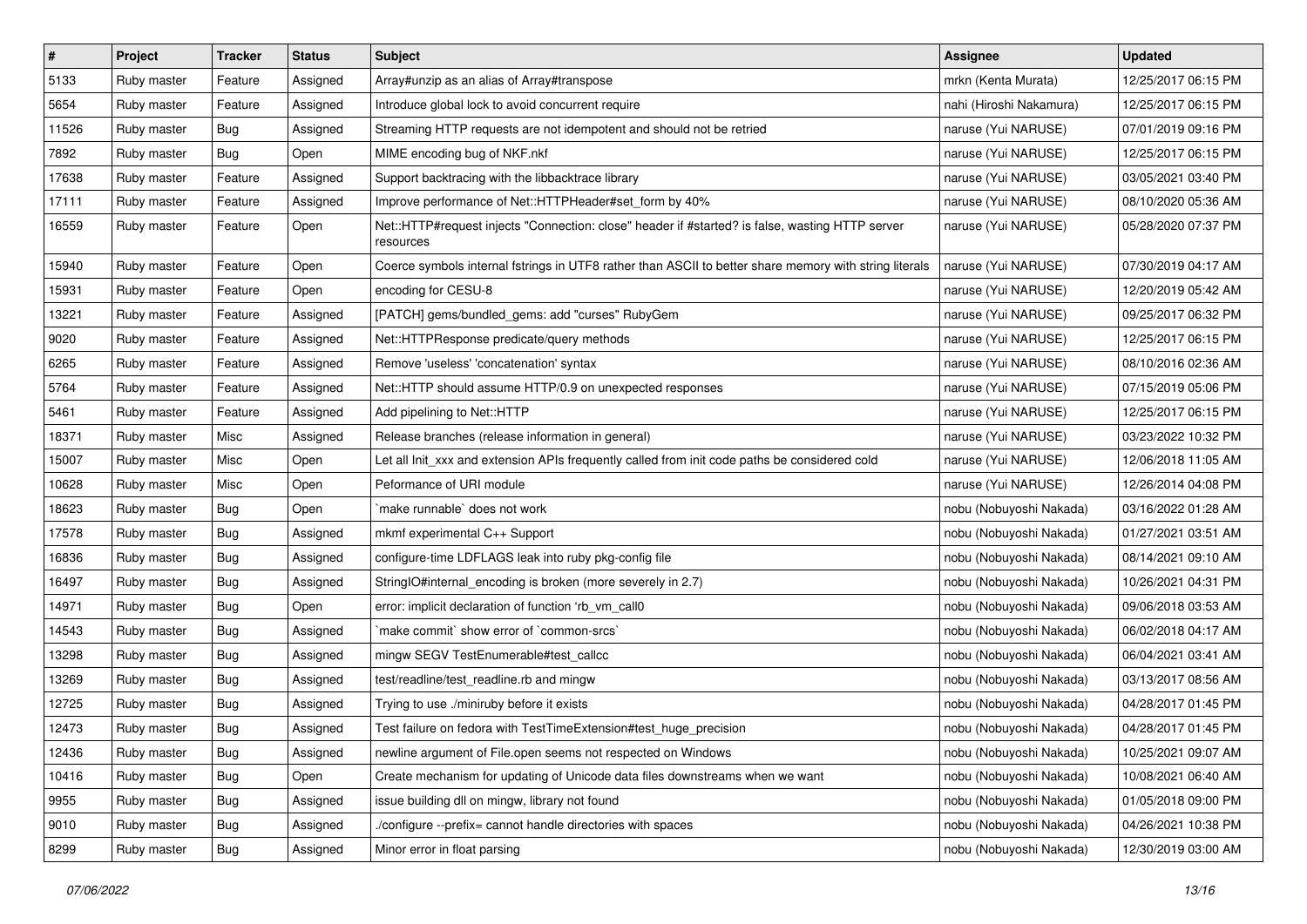| $\sharp$ | Project     | <b>Tracker</b> | <b>Status</b> | Subject                                                                                                                                | Assignee                 | <b>Updated</b>      |
|----------|-------------|----------------|---------------|----------------------------------------------------------------------------------------------------------------------------------------|--------------------------|---------------------|
| 7964     | Ruby master | <b>Bug</b>     | Assigned      | Writing an ASCII-8BIT String to a StringIO created from a UTF-8 String                                                                 | nobu (Nobuyoshi Nakada)  | 01/05/2018 09:00 PM |
| 7840     | Ruby master | Bug            | Open          | -Wdeclaration-after-statement is valid for C/ObjC but not for C++                                                                      | nobu (Nobuyoshi Nakada)  | 06/02/2020 04:41 PM |
| 6360     | Ruby master | Bug            | Assigned      | Debug information build even without requesting it                                                                                     | nobu (Nobuyoshi Nakada)  | 01/05/2018 09:00 PM |
| 5317     | Ruby master | <b>Bug</b>     | Assigned      |                                                                                                                                        | nobu (Nobuyoshi Nakada)  | 01/05/2018 09:00 PM |
| 16978    | Ruby master | Feature        | Open          | Ruby should not use realpath for FILE                                                                                                  | nobu (Nobuyoshi Nakada)  | 04/01/2022 11:30 AM |
| 16291    | Ruby master | Feature        | Open          | Introduce support for resize in rb_ary_freeze and prefer internal use of rb_ary_freeze and<br>rb_str_freeze for String and Array types | nobu (Nobuyoshi Nakada)  | 12/25/2020 02:43 AM |
| 15305    | Ruby master | Feature        | Open          | [PATCH] include/ruby/ruby.h (RB_ALLOCV*): remove GC guard                                                                              | nobu (Nobuyoshi Nakada)  | 07/27/2021 11:39 AM |
| 13577    | Ruby master | Feature        | Assigned      | Digest file accidentally receives File object but uses file path                                                                       | nobu (Nobuyoshi Nakada)  | 05/20/2017 06:50 PM |
| 13516    | Ruby master | Feature        | Assigned      | Improve the text of the circular require warning                                                                                       | nobu (Nobuyoshi Nakada)  | 08/31/2017 05:49 AM |
| 13378    | Ruby master | Feature        | Open          | Eliminate 4 of 8 syscalls when requiring file by absolute path                                                                         | nobu (Nobuyoshi Nakada)  | 06/16/2017 07:57 AM |
| 12064    | Ruby master | Feature        | Open          | Make creation of enc/unicode/casefold.h automatic again                                                                                | nobu (Nobuyoshi Nakada)  | 02/12/2016 06:13 AM |
| 11670    | Ruby master | Feature        | Open          | Show warning to make nested def obsolete                                                                                               | nobu (Nobuyoshi Nakada)  | 11/09/2015 07:40 AM |
| 8959     | Ruby master | Feature        | Assigned      | Allow top level prepend                                                                                                                | nobu (Nobuyoshi Nakada)  | 10/16/2013 03:22 AM |
| 8460     | Ruby master | Feature        | Assigned      | PATCH: optparse: add keep_unknown option                                                                                               | nobu (Nobuyoshi Nakada)  | 05/27/2021 10:07 PM |
| 8449     | Ruby master | Feature        | Open          | Array#ary_plus always returns an array                                                                                                 | nobu (Nobuyoshi Nakada)  | 06/02/2013 04:23 PM |
| 8270     | Ruby master | Feature        | Open          | Ruby should build without thread support (aka minix)                                                                                   | nobu (Nobuyoshi Nakada)  | 12/10/2020 08:53 AM |
| 7745     | Ruby master | Feature        | Open          | lib/observer.rb: Observers are compared by identity                                                                                    | nobu (Nobuyoshi Nakada)  | 12/25/2017 06:15 PM |
| 7532     | Ruby master | Feature        | Assigned      | Hardcoded compiler location                                                                                                            | nobu (Nobuyoshi Nakada)  | 12/25/2017 06:15 PM |
| 7394     | Ruby master | Feature        | Assigned      | Enumerable#find ifnone parameter could be non-callable                                                                                 | nobu (Nobuyoshi Nakada)  | 02/10/2021 09:32 AM |
| 6769     | Ruby master | Feature        | Assigned      | rbinstall.rb: install both src and batch files separetely                                                                              | nobu (Nobuyoshi Nakada)  | 10/30/2015 12:38 PM |
| 6012     | Ruby master | Feature        | Assigned      | Proc#source_location also return the column                                                                                            | nobu (Nobuyoshi Nakada)  | 02/12/2019 07:49 AM |
| 4924     | Ruby master | Feature        | Assigned      | mkmf have_header fails with C++ headers                                                                                                | nobu (Nobuyoshi Nakada)  | 12/25/2017 06:15 PM |
| 2324     | Ruby master | Feature        | Assigned      | Dir instance methods for relative path                                                                                                 | nobu (Nobuyoshi Nakada)  | 12/25/2017 05:58 PM |
| 17662    | Ruby master | Misc           | Assigned      | The heredoc pattern used in tests does not syntax highlight correctly in many editors                                                  | nobu (Nobuyoshi Nakada)  | 06/30/2021 12:54 PM |
| 16747    | Ruby master | Misc           | Assigned      | Repository reorganization request                                                                                                      | nobu (Nobuyoshi Nakada)  | 05/22/2020 01:30 PM |
| 16025    | Ruby master | Misc           | Assigned      | 'st_check_for_sizeof_st_index_t' declared as array with a negative size (emscripten)                                                   | nobu (Nobuyoshi Nakada)  | 07/30/2019 11:20 AM |
| 15806    | Ruby master | Misc           | Assigned      | Explicitly initialise encodings on init to remove branches on encoding lookup                                                          | nobu (Nobuyoshi Nakada)  | 08/29/2019 04:29 AM |
| 14692    | Ruby master | Misc           | Open          | Question: Ruby stdlib's Option Parser                                                                                                  | nobu (Nobuyoshi Nakada)  | 04/22/2018 05:53 AM |
| 15072    | Ruby master | <b>Bug</b>     | Open          | thread.c:4356:5: error: implicit declaration of function 'ubf_list_atfork'                                                             | normalperson (Eric Wong) | 09/20/2018 03:32 AM |
| 14901    | Ruby master | Feature        | Assigned      | [PATCH] do not block SIGCHLD in normal Ruby Threads                                                                                    | normalperson (Eric Wong) | 07/19/2021 05:23 AM |
| 13721    | Ruby master | Feature        | Assigned      | [PATCH] net/imap: dedupe attr keys in Net::IMAP::FetchData                                                                             | normalperson (Eric Wong) | 07/27/2017 09:51 AM |
| 11299    | Ruby master | Feature        | Open          | [PATCH] use Array instead of custom struct for generic ivars                                                                           | normalperson (Eric Wong) | 06/24/2015 12:38 AM |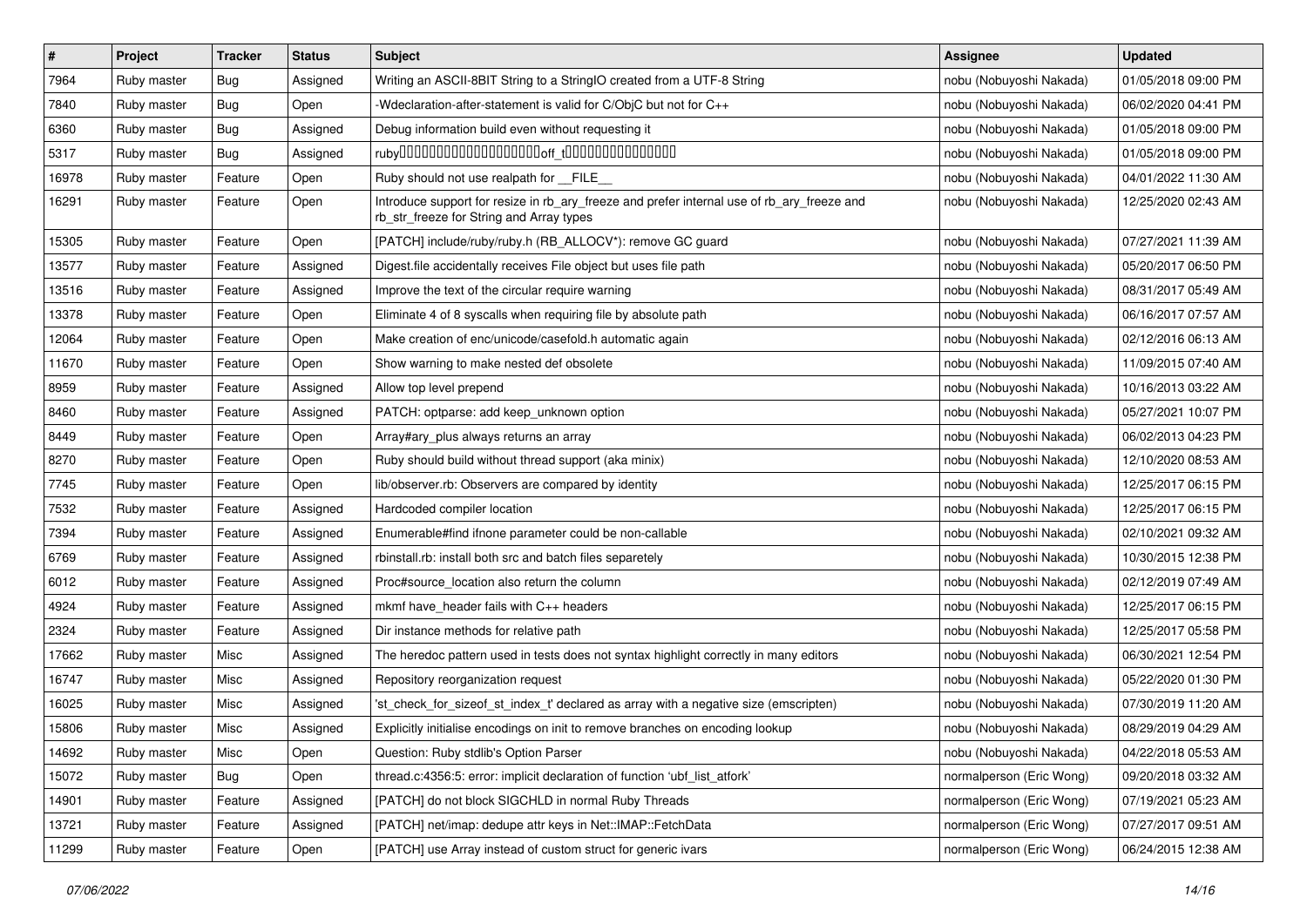| $\vert$ # | Project     | <b>Tracker</b> | <b>Status</b> | <b>Subject</b>                                                                | <b>Assignee</b>                       | <b>Updated</b>      |
|-----------|-------------|----------------|---------------|-------------------------------------------------------------------------------|---------------------------------------|---------------------|
| 10328     | Ruby master | Feature        | Open          | [PATCH] make OPT SUPPORT JOKE a proper VM option                              | normalperson (Eric Wong)              | 01/05/2018 09:01 PM |
| 18727     | Ruby master | Bug            | Assigned      | Make failed on x86_64-cygwin (LoadError)                                      | peterzhu2118 (Peter Zhu)              | 04/16/2022 05:15 AM |
| 16805     | Ruby master | Misc           | Assigned      | Coroutine's license is unclear                                                | ReiOdaira (Rei Odaira)                | 07/01/2021 10:09 PM |
| 18658     | Ruby master | Bug            | Open          | Need openssl 3 support for Ubuntu 22.04 (Ruby 2.7.x and 3.0.x)                | rhenium (Kazuki Yamaguchi)            | 05/30/2022 08:06 PM |
| 12582     | Ruby master | Bug            | Assigned      | OpenSSL Authenticated Encryption should check for tag length                  | rhenium (Kazuki Yamaguchi)            | 04/28/2017 01:45 PM |
| 12354     | Ruby master | Feature        | Assigned      | PKey::EC Can't output public key pem when private key exists                  | rhenium (Kazuki Yamaguchi)            | 07/24/2019 10:57 PM |
| 8126      | Ruby master | Feature        | Assigned      | OpenSSL::SSL::SSLSocket does not define #recv and #send messages              | rhenium (Kazuki Yamaguchi)            | 08/08/2019 11:05 PM |
| 13864     | Ruby master | Bug            | Assigned      | Rinda multicast test failures due to missing default route                    | seki (Masatoshi Seki)                 | 08/17/2021 07:16 AM |
| 14412     | Ruby master | Feature        | Assigned      | DRb UNIX on local machine: add support for getpeereid()                       | seki (Masatoshi Seki)                 | 01/28/2018 12:51 PM |
| 5434      | Ruby master | Feature        | Assigned      | Allow per-class whitelisting of methods safe to expose through DRb            | seki (Masatoshi Seki)                 | 12/25/2017 06:15 PM |
| 12281     | Ruby master | Feature        | Assigned      | Allow lexically scoped use of refinements with 'using {}' block syntax        | shugo (Shugo Maeda)                   | 06/13/2016 07:44 AM |
| 18893     | Ruby master | Bug            | Open          | Don't redefine memcpy(3)                                                      | shyouhei (Shyouhei Urabe)             | 07/06/2022 12:26 AM |
| 17289     | Ruby master | Bug            | Assigned      | Time#strftime occurs Segmentation Fault on ruby-2.7.2p137                     | shyouhei (Shyouhei Urabe)             | 11/05/2020 07:57 AM |
| 6682      | Ruby master | Feature        | Assigned      | Add a method to return an instance attached by a singleton class              | shyouhei (Shyouhei Urabe)             | 12/25/2017 06:15 PM |
| 18726     | Ruby master | Misc           | Open          | CI Error on c99 and c2x                                                       | shyouhei (Shyouhei Urabe)             | 04/19/2022 09:05 AM |
| 17376     | Ruby master | Misc           | Assigned      | Reduce number of GitHub Actions                                               | shyouhei (Shyouhei Urabe)             | 12/10/2020 11:50 AM |
| 9115      | Ruby master | Bug            | Assigned      | Logger traps all exceptions; breaks Timeout                                   | sonots (Naotoshi Seo)                 | 08/20/2019 12:47 PM |
| 11955     | Ruby master | Feature        | Assigned      | Expose Object that Receives logs in Logger                                    | sonots (Naotoshi Seo)                 | 11/09/2017 11:35 AM |
| 13622     | Ruby master | Misc           | Assigned      | Documentation missing                                                         | stomar (Marcus Stollsteimer)          | 06/03/2017 07:27 AM |
| 5334      | Ruby master | Bug            | Assigned      | Segmentation fault in InternetExplorer IServiceProvider interface             | suke (Masaki Suketa)                  | 12/30/2019 03:00 AM |
| 15239     | Ruby master | Feature        | Assigned      | [patch] test-spec win32ole                                                    | suke (Masaki Suketa)                  | 12/29/2019 01:04 PM |
| 6613      | Ruby master | Feature        | Assigned      | VT_RECORD, IRecordInfo Support in WIN32OLE                                    | suke (Masaki Suketa)                  | 12/25/2017 06:15 PM |
| 9590      | Ruby master | Feature        | Open          | introduce st_foreach_update and st_foreach_update_check for performance.      | tarui (Masaya Tarui)                  | 01/05/2018 09:00 PM |
| 7788      | Ruby master | Feature        | Open          | YAML Tag Schema Support                                                       | tenderlovemaking (Aaron<br>Patterson) | 12/25/2017 06:15 PM |
| 7518      | Ruby master | Feature        | Assigned      | Fiddle::Pointer#to_str and Fiddle::Pointer#to_int should be removed           | tenderlovemaking (Aaron<br>Patterson) | 08/15/2013 04:56 AM |
| 7488      | Ruby master | Feature        | Assigned      | Receiving object_id in object creation probes                                 | tenderlovemaking (Aaron<br>Patterson) | 12/25/2017 06:15 PM |
| 11599     | Ruby master | Feature        | Open          | Dump entries of hash in ObjectSpace                                           | tmm1 (Aman Karmani)                   | 11/24/2015 05:52 PM |
| 11292     | Ruby master | Feature        | Open          | obispace: Dump type of special consts                                         | tmm1 (Aman Karmani)                   | 06/22/2015 04:22 AM |
| 10038     | Ruby master | Feature        | Assigned      | Extend ObjectSpace.dump to expose buffer addresses for String and Array       | tmm1 (Aman Karmani)                   | 01/05/2018 09:01 PM |
| 11142     | Ruby master | Bug            | Open          | Command line argument parser on windows handles double quotes inconsistently. | usa (Usaku NAKAMURA)                  | 05/12/2015 04:09 PM |
| 12653     | Ruby master | Feature        | Assigned      | Use wide WinAPI for rb_w32_getcwd                                             | usa (Usaku NAKAMURA)                  | 09/12/2016 06:35 AM |